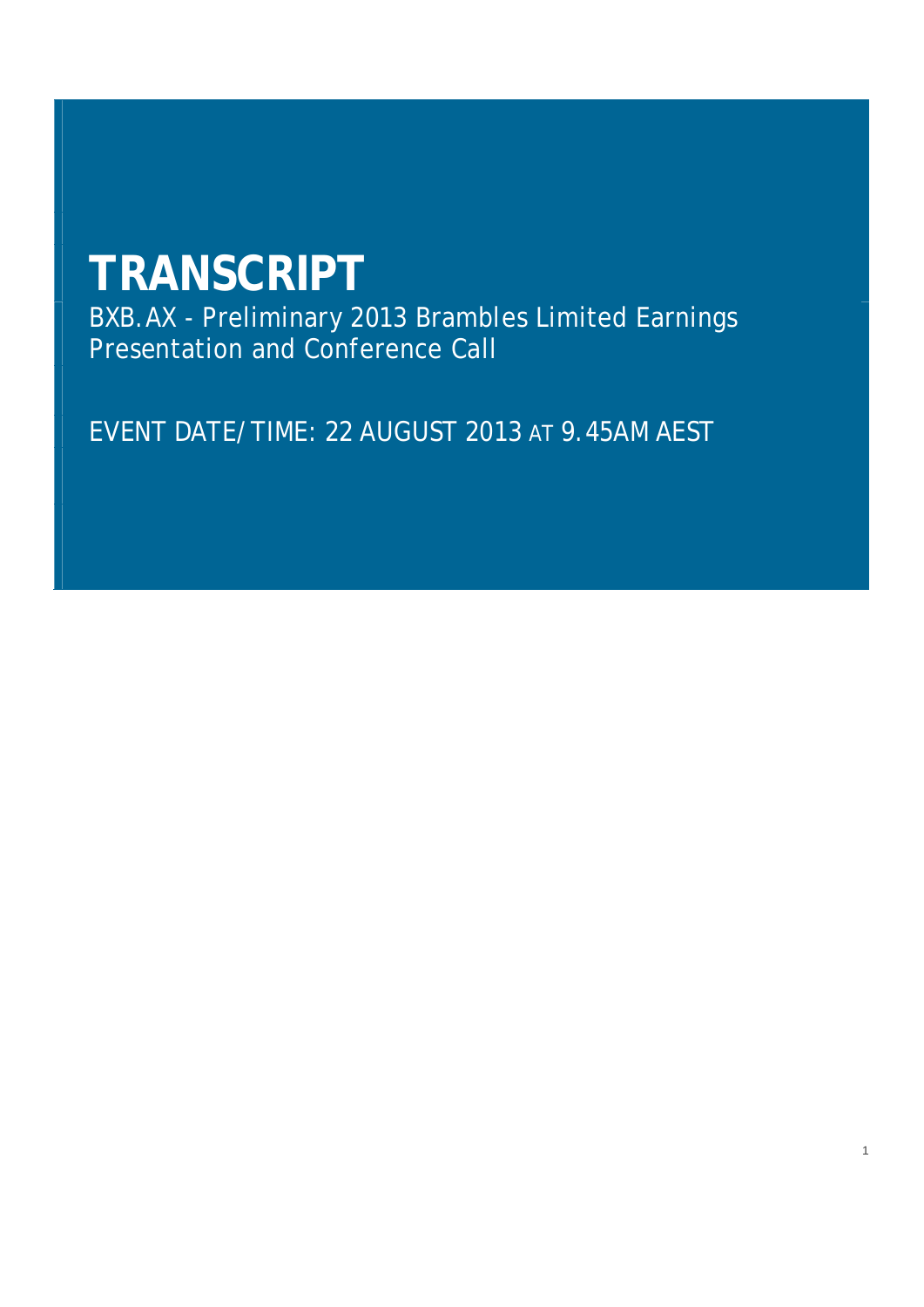# **CORPORATE PARTICIPANTS**

 **Tom Gorman** *Brambles Limited - CEO*   **Zlatko Todorcevski** *Brambles Limited - CFO* 

 **James Hall** *Brambles Limited - Senior Director, IR & Corporate Affairs* 

# **PRESENTATION**

## **Tom Gorman** *- Brambles Limited - CEO*

Well, good morning and thank you for joining us for the presentation of Brambles' results for the year ended 30 June 2013. I'm Tom Gorman, CEO of Brambles and joining me today is our CFO Zlatko Todorcevski. I'll start today's presentation by reviewing some of the highlights of the year. Zlatko will then take you through a more detailed analysis of our FY13 financial performance and our FY14 outlook. I will then close the presentation by providing some context around the implementation of our strategy. We will open for Q&A at the end of our prepared comments.

For FY13 we have delivered Underlying Profit within the guidance range we forecast 12 months ago, as well as delivering a strong improvement in cash flow. Within our Pooling Solutions business we have achieved sales growth in all regions despite continued subdued conditions in the consumer sectors of the world's major economies. There was a particularly strong contribution to sales from Pallets Americas and from the RPC operations globally. In addition to higher sales we delivered improving sales mix as well as operational efficiencies, enabling us to deliver improved margins, while asset efficiency improvements are driving a higher return on capital. Following the cancelled divestment process in 2012, the Recall business had a challenging year, reflecting the lower levels of customer activity that have affected the information management industry. The demerger process that we announced last month is firmly on track. We expect to release the scheme book in late October, hold the shareholder meeting in early December, and complete the demerger before the end of this calendar year, subject of course to the relevant shareholder, court and regulatory approvals. Because we expect Recall to be an independent entity by the end of this calendar year, we are excluding it from our forecast for Underlying Profit for the 2014 financial year. That forecast for Brambles, excluding Recall, of US\$930 million to US\$965 million at 30 June 2013 foreign exchange rates, reflects Underlying Profit growth of 4% to 8% on a like-for-like basis.

I'd like now to discuss the highlights of the year in a bit more detail. Our group financial performance was strong, in line with our forecasts. Sales revenue growth of 5% to US\$5.9 billion translated to an 8% increase in operating profit to US\$1.01 billion and an 11% increase in profit after tax to US\$641 million. The growth rate in basic earnings per share of 6% reflects the share issuance impact of the June 2012 rights issue. On an underlying basis, that is excluding Significant Items, profit growth was up 5%. The result of US\$1.057 billion at actual FX rates translates to US\$1.04 billion at 30 June 2012 FX rates and this is the midpoint of our original guidance of US\$1.01 billion to US\$1.07 billion at those same June 2012 rates. Our free cash flow result was strong, with an increase of US\$329 million to US\$509 million. Zlatko will discuss the drivers behind this performance in more detail shortly. Our final dividend announced today of AUD0.135 per share takes our total FY13 dividend to AUD0.27, which is an increase of AUD0.01 or just under 4%.

Although our result was strong and we are on track with delivering against our key long-term strategic targets, the 2013 financial year was not without its challenges, as this slide. Let's start with the areas in which we met or exceeded our forecasts. We saw another strong year of growth in sales revenue in emerging markets. We are on track with the delivery of our operational efficiency program in Pallets and the IFCO integration synergies and we achieved our Underlying Profit guidance. In three other areas, however, we have scored ourselves with an amber circle. This indicates that we have partially met our target where we delivered solid performance but we did not achieve the specific target we set last year. So in the case of our expectation that we would generate sales growth in all segments, although Pooling Solutions businesses delivered, the industry conditions impacting Recall meant we did not deliver the target in that business. In RPCs, while constant currency sales growth was strong at 10%, and particularly strong in North America at 18%, our growth in the US was nonetheless somewhat slower than we anticipated. We do however remain bullish on our growth prospects for RPCs in North America as growers and retailers remain committed to this more efficient supply chain solution. In Containers, we have directed considerable effort toward growing the IBC operations. This is primarily through the acquisition and successful integration of Pallecon. Slower than anticipated customer conversion in the US auto sector means however that we have not delivered a second year of doubled revenue in the combined Auto, US IBC and Aerospace areas. The area in which we have fallen short of our target is with the Recall cost base. As the year progressed, we took the decision to reinvest a portion of the discretionary costs we had taken out in FY12 and we did this in order to drive growth in future years and build value in this business.

The components of our sales revenue growth in the period are set out on this slide on a constant currency basis for ease of comparison with FY12. Now, constant currency means that we have translated current period results into US dollars at the actual monthly exchange rates applicable in the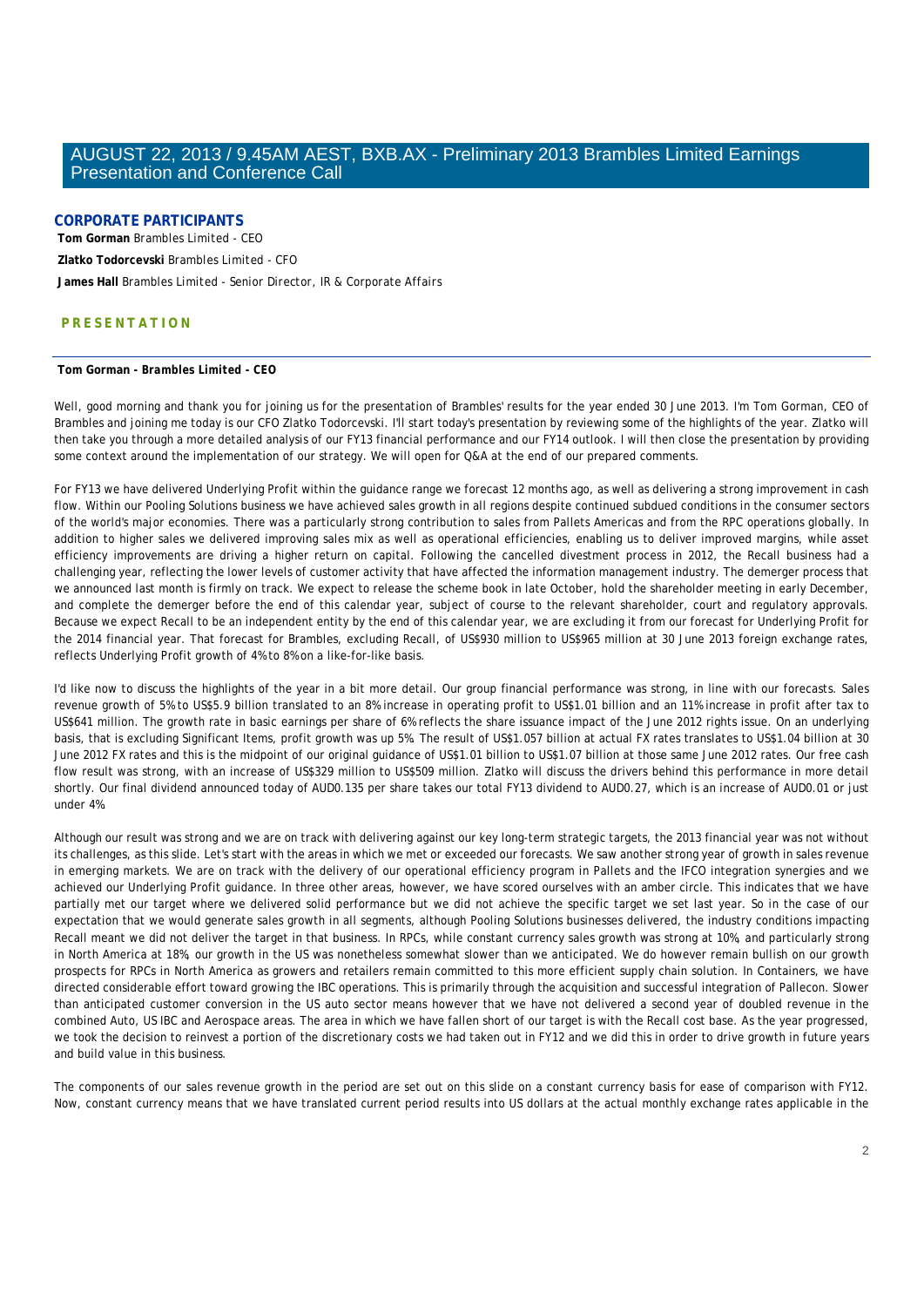prior comparable period so as to show relative performance between the two periods before the translation impact of currency fluctuations. Now, unless I state otherwise I'll give comparisons on this basis from here on and of course I'm doing this in US dollars.

Throughout our Pooling Solutions business we grew -- our growth was strong at 8% with the contribution from market share expansion again driving the bulk of this performance. From this year on, we are limiting our definition of net new business wins to the Pallets segment despite the obviously strong new sales momentum in RPCs and Containers. This really reflects the fact that in RPCs in particular, breaking out lane expansion with existing retailers which we would define as a new win within the Pallets methodology, is really not feasible, even though growth of this kind here, for example with Loblaws in Canada, is in fact the main driver of the growth in the RPC business.

In Containers almost all non-acquired growth is coming from new business wins in Aerospace, IBCs and the Automotive sector, albeit at a somewhat slower rate than we anticipated at the start of the financial year. What you can clearly see in the chart is the strong contribution from new wins in Pallets, other growth in Pallets and growth in the rest of the Pooling Solutions business. This chart also highlights the contribution of acquisitions in the period and this is primarily reflecting the impact of Pallecon, which was acquired in December. I'll now talk in more detail about growth in the Pallets business.

As we indicated at our last result, we have tried to simplify the way we present new business wins data. The chart on the left shows the contribution of net new business wins to total sales growth in FY13 for each of the Pallet regions and again we've done this in constant currency terms. It ties in with the Pallets new business growth shown on the previous slide of US\$131 million, comprising US\$77 million for the Americas, US\$47 million for EMEA and US\$8 million for Asia Pacific. The darker blue section represents the contribution in FY13 of business won during FY12 but which did not contribute for the full year in FY12. For example, if we won business six months into FY12, then six months of that would have been recognised as a new win in FY12 and six months in FY13. The paler blue section represents the contribution in FY13 from new business that was actually won in that year.

Now, in the chart on the right we show the expected contribution in FY14 of business won during FY13 but which did not contribute for the full year in FY13 by region, and we have included the comparisons for '12 and '13 for illustrative purposes. Now, in addition to business won back from IGPS, contributors to the Americas sales growth momentum include contracts with the Niagara and Crystal Geyser water bottlers in the US, the food group Sofina and meat packer Olymel in Canada and the confectioner Mars in Brazil. In the EMEA region, major contributors included the Procter & Gamble, Unilever and Orangina Schweppes wins which we disclosed at the half year, as well as the drinks company Refresco Kentpol and Danone Waters in Poland, and in Germany, increased retailer acceptance of the CHEP pooled pallet solution, which is driving conversion from white pallet exchange. The Asia Pacific new business performance reflects the relative maturity of the Australian operations, although we continue to expand with new and existing customers off a relatively small base in Asia. I'll now discuss the FY13 results in each business unit in a bit more detail. Sales revenue in the Americas region was up 8% to US\$2.2 billion with CHEP USA customer wins the main driver, supported by growth in Canada, Latin

America and the IFCO PMS business in the US. The Underlying Profit result of US\$419 million is up 15%, reflecting the ongoing delivery of efficiencies and the PMS integration synergies, which were more than adequate to offset increased lumber costs we were facing in the United States. We are also seeing continued incremental asset efficiency improvements, which, along with the profit improvement, is driving a much improved return on capital invested.

In EMEA the 5% sales revenue growth to about US\$1.35 billion was very solid, particularly in the context of the ongoing economic malaise that we all are aware of in the region. Western Europe growth was 2% as the resilience of the UK & Ireland business and the growth in the underpenetrated countries continued to offset flat conditions in France and organic sales declines in Iberia. And of course that's reflecting those difficult market conditions in those two countries.

We continue to make progress in Germany and Italy, with increasing retailer acceptance continuing to enable us to gain share from white pallet exchange. Momentum remains strong in the emerging markets of Central and Eastern Europe as well as Middle East and Africa. The increase in underlying profit of 7% to US\$282 million reflected the operational efficiencies that we are achieving in the EMEA region, which is offsetting our investment in emerging market business development and is also supporting a solid improvement and return on capital invested to about 23%.

Moving on to Asia Pacific. The result in Asia Pacific reflected the subdued state of the Australian economy and a somewhat slower rate of growth in Asia, where we have adjusted our rate of investment to be consistent with each country's pace of supply chain modernisation. We are focusing on driving dynamic pooling in FMCG and have deliberately slowed down investment in closed loop flows or static hire. Sales growth for Asia Pacific was 5% to US\$392 million. Underlying Profit was up 4% to US\$79 million and this reflected profitable sales growth, which was offset partially by lower compensations. This of course is a result of improved asset control, particularly in Australia. Our margin performance was improved in the second half. Although return on capital invested was down less than 0.8 percentage points to 18.8% and this reflects our ongoing investment in Asia.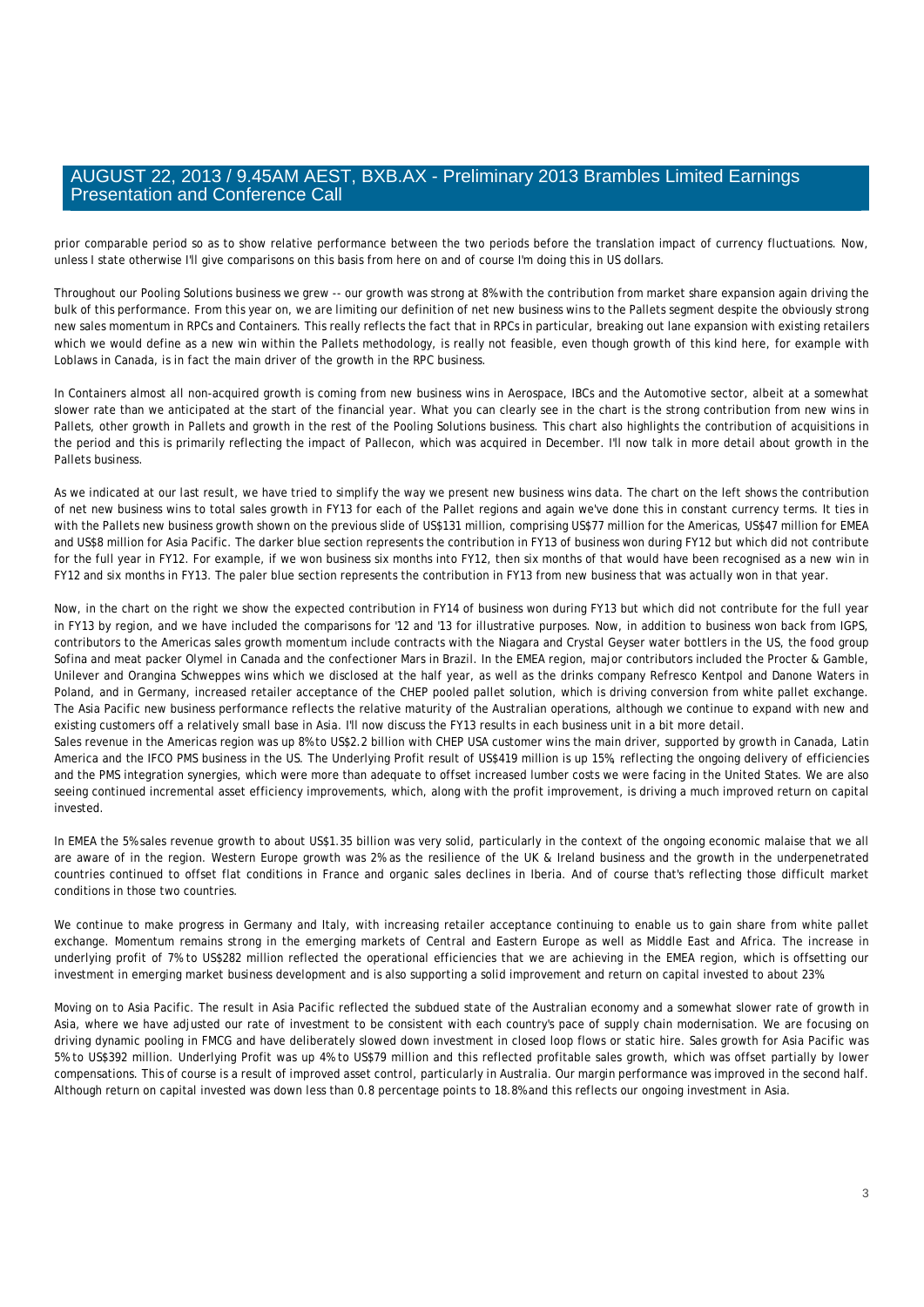Let's now look in more detail at the RPC business, which had another very strong year. Total sales revenue of US\$813 million reflected global growth of 10% with a strong contribution from North America, Europe, ANZ and South Africa. All the expansion in Australia, which we announced in February, is progressing well and was a key contributor to sales growth in FY13 along with Loblaws in Canada and Kroger, HEB and Safeway in the United States. We have recently signed contracts with new retailers in Europe including Migros in Turkey and Lombardini in Italy. The smallest region, South America, had some challenges in FY13 but I am very pleased to report that Walmart in Brazil has now extended its agreement with IFCO and this will support growth in South America in FY14. Underlying Profit in RPCs was up 13% to US\$139 million, reflecting operational and scale efficiencies, while return on capital invested was up 0.4 points to 9.5%. That translated to about 24% if we exclude the goodwill impact associated with the IFCO acquisition. You also will have seen our announcement today of Karl Pohler's retirement as leader of the RPC business, to be succeeded by his COO Wolfgang Orgeldinger. Karl has been a great leader of the IFCO team for 13 years and he's been extremely supportive of IFCO becoming part of Brambles since we acquired the company in 2011. We are however extremely fortunate that we have a natural successor in Wolfgang with such deep operating expertise and knowledge of the business. Now, as part of this leadership transition process, IFCO's CFO Michael Nimtsch will also be retiring from Brambles. Michael will remain with us until the end of this calendar year to help manage the handover to his successor. We wish both Karl and Michael all the best.

Let's move on now to review the Containers operations. Sales revenue in Containers was US\$326 million, up 20%, with a strong contribution from the Pallecon acquisition, our first full year of contribution from Driessen and the new business momentum in Aerospace, US IBC and US and European Automotive. The Pallecon acquisition was an extremely important step in our creation of a global IBC business and I'm pleased to say that the integration of the business with the pre-existing CHEP operations in Australia, New Zealand and Europe and the formation of CHEP Pallecon Solutions has really gone very smoothly. Growth in the acquired Pallecon operations in the second half of FY13 was 6% compared with the second half of FY12. As we indicated at our half-year results, growth elsewhere in Containers improved in the second half, rising to about 5% for the full year as wins in CHEP Aerospace Solutions such as maintenance contracts with American Airlines and Qatar Airways and a pooling contract with Air Canada began to contribute, as did new business in the US IBC and growth with existing customers in the US Automotive business. Now, this growth helped offset the very tough conditions in the Australian Automotive sector in which sales were down 19% in the period. Unfortunately, we do not expect Australian Automotive industry conditions to improve in the foreseeable future given the outlook for domestic automotive production. Conditions in Europe Auto and CCC have remained flat. Now, looking into FY14, wins with specialty truck manufacturer Oshkosh in the US, Eberspacher and Bosal in the European Automotive industry and United Airlines and Thomas Cook in Aerospace will all contribute to our growth momentum, as will recent contract wins in the US IBC business, where we recently won business with ConAgra. Underlying Profit in Containers was down 10% to US\$28 million and ROCI was down almost six points to 8.3%. Now, this performance was expected, as we've been open about our considerable investments that we're making in developing this business, to develop future growth and strong returns.

Now moving onto Recall, I'd like to make a few comments on the Recall results. Sales revenue was down 3% to US\$807 million. Now, the main driver of which was the decline in customer activity throughout the industry. This reflected lower project work for customers retrieving and re-sorting stored documents and lower activity levels in secured destruction, as well an impact in the first half from lower paper prices. Document storage, however, remains robust, with carton volumes up 3%. Carton storage revenue was up 5% in the period. There was a reduction in Underlying Profit of 16% to US\$144 million. Albeit, this was the top end of our guidance we gave when we announced the de-merger in July. Lower return on capital invested reflected the overall financial performance, but Recall has momentum going into FY14. I would like now to hand over to Zlatko to provide more analysis on our results.

# **Zlatko Todorcevski** *- Brambles Limited - CFO*

Thanks Tom and good morning everyone. I'll start with an overall summary of the results for the continuing operations in Pooling solutions and Recall. These figures include Recall in continuing operations because of the demerger of the business, which remains subject to approval of shareholders and regulatory authorities. We've included growth using both constant currency and actual foreign exchange rates on these slides. However, I will be talking about the constant currency comparisons unless I state otherwise.

Sales revenue from continuing operations for Brambles for the year was up 6%. All regions delivered increased sales except for Recall. Underlying Profit, excluding Significant Items, was up 7%. This profit outcome reflects the contribution of the higher sales and efficiencies and synergies achieved in the Pallets business. Including Significant Items, operating profit was up 10% on the prior year. Profit after tax increased 14%. The effective tax rate on operating profit of 29% was higher than the 27% in the prior corresponding period and that was really the result of higher profits in the USA and higher non-deductible costs in FY13. The interest expense fell US\$41 million due to the lower average net debt, compared to 2012, following receipts from the rights issue at the end of the last financial year. We also had the benefit of lower interest rates in FY13 on the drawn debt.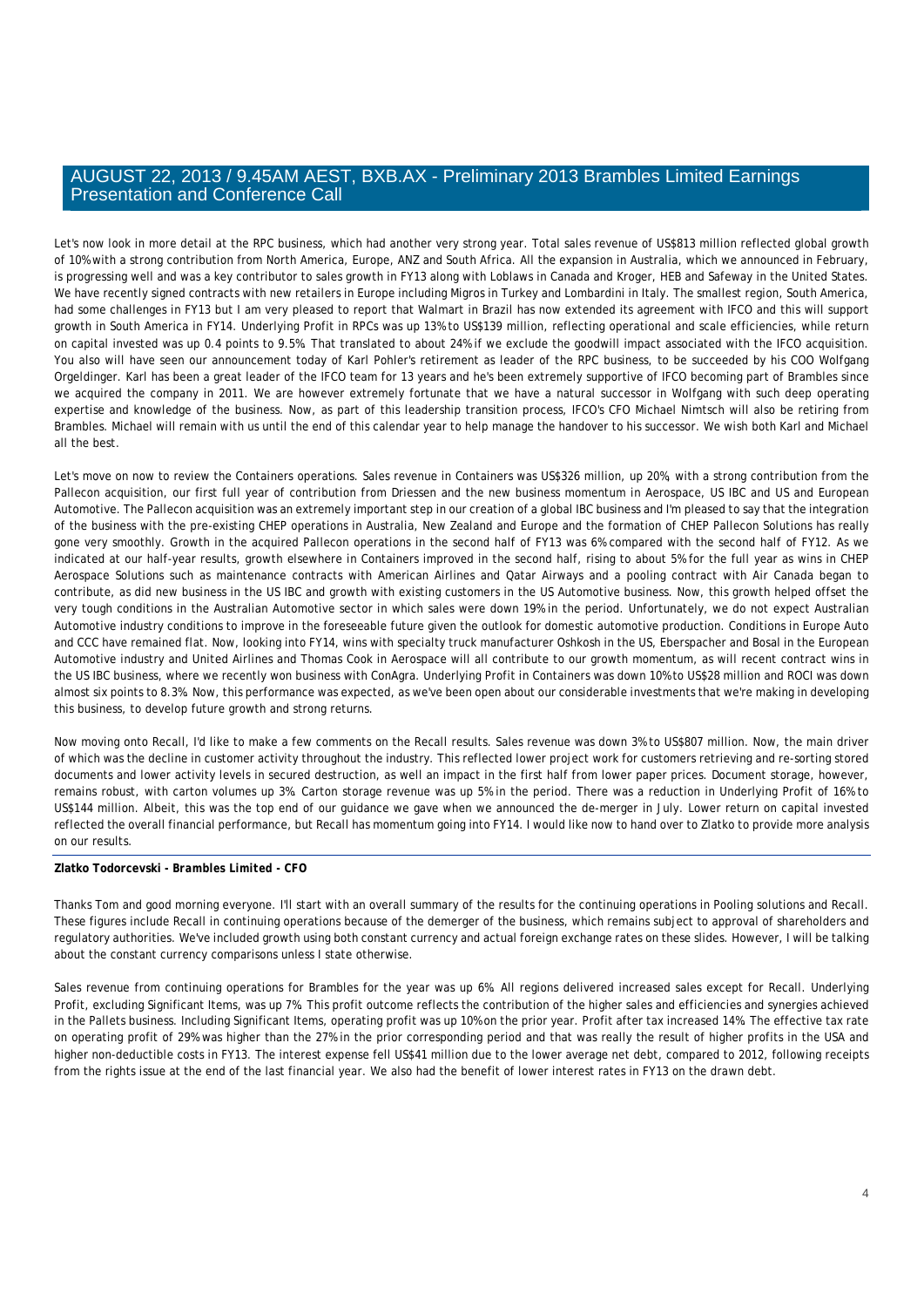Pallet sales revenue increased 7%. The majority of this growth was due to new business wins in all regions, but particularly in the Americas. CHEP USA delivered 7% growth, with strong new business wins, as Tom has discussed. PMS sales were up 9%. Excluding Paramount, the business we acquired in FY12, Canada delivered a solid 6% sales growth. Latin America delivered a strong 14% growth and sales prices in the Americas region were up 2% with organic volume also up 2%, largely driven by the PMS in Latin America. In Europe, Middle East and Africa sales were up 5%. Within this result, Western Europe was up 2%, Central & Eastern Europe was up 47% and Middle East & Africa was up 14%. Within Western Europe, UK & Ireland was up 4%. France's sales were flat, while Iberia was down 3%, due to the continued economic weak environment we're seeing in that country at the moment. The rest of Western Europe was up 5%, driven by growth in Italy, Benelux and Germany. In Europe, Middle East & Africa, prices increase contributed 2% of the sales growth, while organic volumes remain flat, as a sales decline in Spain offset growth elsewhere. In Asia-Pacific sales were up 5%, mainly as a result of continued growth in our Asian operations. Australia and New Zealand achieved a modest 2% sales growth, mainly through price. Volumes in ANZ were relatively flat. Asian Pallets sales grew 25% to US\$52 million, predominantly from new businesses. The Pallets business improved its margins and returns during the year. Both return on capital invested an Underlying Profit increased to 20%, which was predominantly through efficiencies and IFCO integration synergies.

I'll now review the profitability of each of the Pallets regions in turn, starting with the Americas. Overall in the Americas, operating profit increased 20%. Volume, price and mix improvements in the CHEP operations contributed US\$68 million of additional profit. The US\$4 million profit impact of PMS sales improvement has been shown separately because of the different profiles of the PMS business model to the pooling model. Efficiency programs across the Pallets Americas operations delivered US\$40 million in net savings, including US\$11 million of CHEP and PMS integration benefits. The US\$43 million of additional direct costs in the Americas principally relate to higher lumber costs in the US and Latin America of about US\$23 million, increased investment in asset recovery of about US\$8 million in increased depreciation on the growing pool. There is a chart in lumber costing appendices to this presentation for the US, to give you a sense of how lumber prices have changed over the years. There were US\$9 million of business development cost relating to investment in the LeanLogistics business, Latin America expansion and strategic projects focused on improving future returns. The US\$4 million of other costs relates primarily to overhead inflation. Significant Items primarily reflects the costs of restructuring the prior period.

In Europe, Middle East & Africa, operating profit from Pallets increased 4% compared with the previous year. Increased sales delivered US\$43 million of volume, price and mix benefit. The global Pallets efficiencies program has continued to deliver in Europe: US\$7 million of savings in excess of costs inflation was delivered in the year. A US\$6 million increase in business development costs reflects the continued investment in expansion into Central & Eastern Europe and other strategic initiatives. The US\$23 million of additional other costs relates to a number of items and timing impacts and includes increased employee bonuses, due to the improved financial performance in the region, a non-recurring write-off of a small number of nonstandard obsolete pallets in France and an increase in the IPEP expense as a result of the timing of closure of audits. The increase in Significant Items largely reflects restructuring costs related to initiatives that are planned to contribute to future efficiencies.

In Asia-Pacific Pallets, there was US\$11 million of growth in volume, price and mix. There was a US\$3 million increase in direct costs relating to additional repair and relocation costs mainly in Australia. In Asia-Pacific, efficiencies achieved in the year fully offset cost inflation. A further US\$2 million was invested in Asia to support growth in that region. The US\$3 million of other costs mainly relates to lower compensations received in Australia and New Zealand, as a result of lower pallet losses.

In the RPCs segment, sales revenue increased 10%. IFCO continued to increase its penetration with existing customers, to convert new retailers from disposable solutions to RPCs and to expand the rollout of newer products, such as egg and meat crates. Europe sales were up 8% and North America up 18%. IFCO South America sales were up just 3%, due to short term challenges in Brazil. The CHEP Australia & New Zealand and CHEP South Africa RPC businesses continue to grow well, as Tom has mentioned. Underlying Profit increased 13% on the prior corresponding period and margins on return on capital invested remains at the same level as last year. The 10% sales growth delivered US\$23 million of additional volume, price and mix benefit to the operating profit. Continued optimisation of transport lanes in IFCO and economies of scale efficiencies in wash plants delivered direct costs savings, but these were more than offset by increases in other customer costs in Europe. Significant items in the prior year related to the integration of the IFCO business with CHEP.

Container sales revenue grew 20%. We continue to grow our Automotive operations in North America and Asia. However, sales revenue from the sector globally was flat because of weak industry conditions in the Australian business in particular, and a flat result in Europe. The Aerospace Solutions operations contributed positively to sales growth, reflecting new business growth, and the inclusion of Driessen Services, acquired in November 2011, for the full 2013 financial year. In IBCs, the Pallecon business we acquired in December 2012 contributed US\$34 million of sales revenue. The IBC operations in the USA, CAPS, also drove further growth in IBCs. Sales in CHEP Catalyst & Chemical Containers increased by 1%, reflecting muted customer activity. Operating profit in the Containers segment was down 12%. Sales growth in the US IBC, US and Asia Automotive and Aerospace businesses, which currently have lower profitability because they're in the early stages of growth, was unable to offset the decline in the established Automotive business. Direct costs increased US\$2 million, largely as a result of cost inflation. A further US\$9 million has been invested for future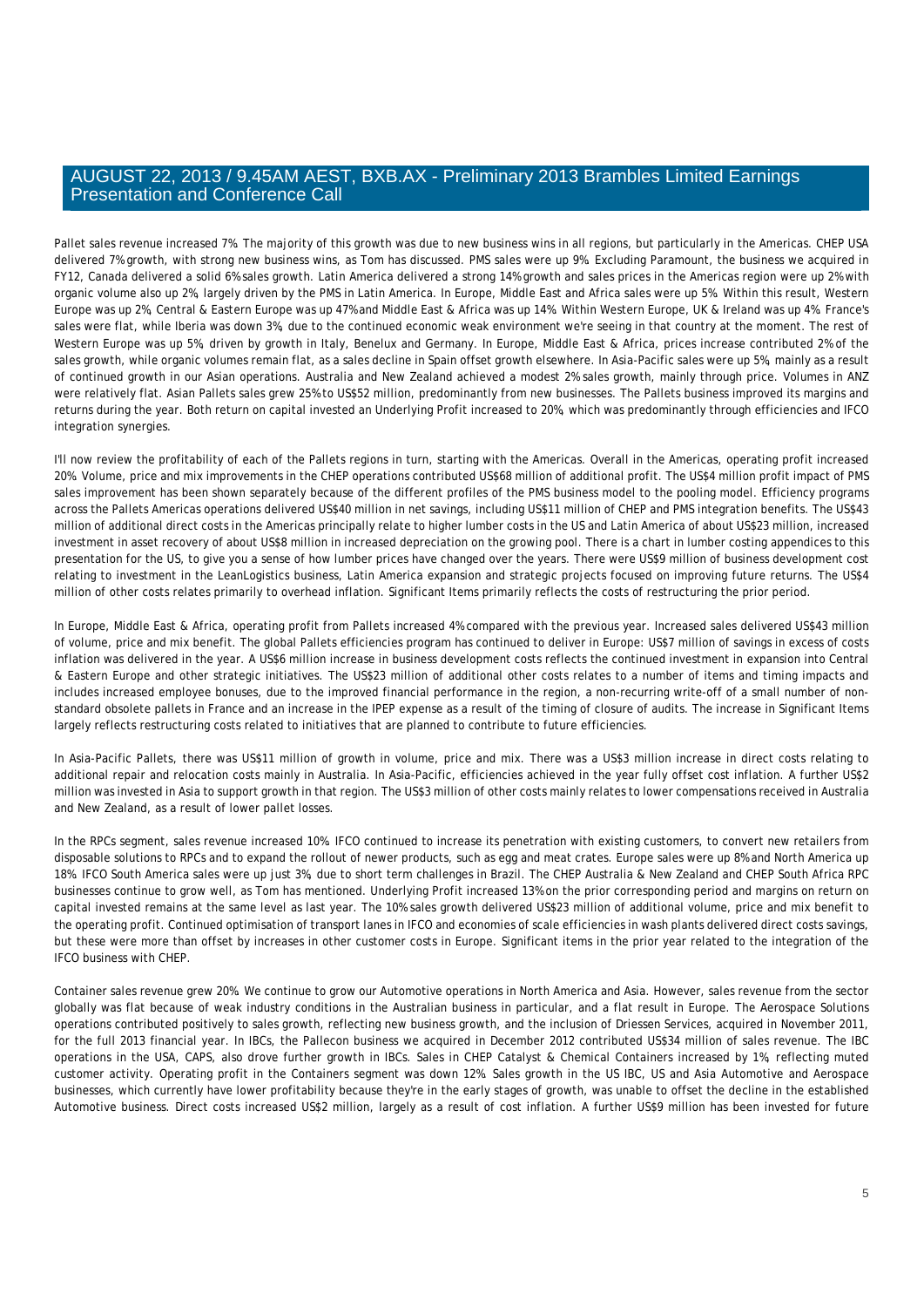expansion to Containers businesses. This included the cost of a new management team and business development costs in Automotive, Aerospace, IBCs and Intercontinental. The acquired Pallecon and Driessen businesses contributed US\$8 million of additional operating profit in the period.

In Recall, sales fell 3%, mostly because of the decline in transactional customer activity in both Document Management Solutions and Secure Destruction Services. Lower paper prices also contributed. However, this was partially offset by a 3% growth in carton holdings and some price increases driving 5% sales growth in DMS retention. Recall Americas' sales decline of 4% was mostly impacted by the decline in secure destruction price and activity. Recall Europe's 7% decline included a significant reduction in activity across the industry in Europe. Growth in Recall's rest-of-the-world region, which is mainly Australia, was a modest 2%. Half of this growth was through price in Document Management Solutions, while volumes accounted for the balance. Underlying Profit fell 16%. The decline in sales in the more profitable activity revenue was the main reason. The Underlying Profit margin and return on capital invested fell three percentage points. Significant Items increased by US\$2 million and FY13 includes US\$15 million of impairment of previously capitalised software, while FY12 included restructuring costs.

This next slide shows the components of Recall's operating profit. The negative move in paper prices had a US\$4 million profit impact. The decline in sales activity resulted in a US\$16 million decline in volume, price and mix. Direct cost savings partially offset the reduction in sales. The US\$10 million increase in other costs relates to increased business development activities compared with the low levels in 2012. These costs were necessary to support future growth.

I'll now review cash flow at actual foreign exchange rates. Operating cash flow from continuing operations at US\$859 million was up US\$268 million on 2012. This reflected increases in EBITDA, the favourable timing of capex payments and an US\$83 million improvement in working capital movements. The prior corresponding period included a one-off lowering of creditor days outstanding in response to tough economic conditions for some key suppliers and we managed to turn that around in 2013. The cash outflow in the provisions/other line is US\$70 million lower, reflecting higher payments in the prior period on bonuses, software and legal matters. Tax paid fell US\$24 million because of the timing of payments, while interest paid fell US\$43 million because of the reduction in average debt. Dividends paid increased on the prior period, following the increase in the number of shares on issue, as a result of the rights issue in June 2012 and increased interim dividend to 13.5 Australian cents per share. In FY14 increased EBITDA is expected to be offset by increased capital expenditure required to support further growth and operating efficiencies.

This next slide shows capital expenditure over the past four years on an accruals basis, excluding the impact of the timing of payments I discussed on the previous slide. As shown in yellow, during this financial year we incurred US\$190 million of capex associated with our program to invest in expanding our emerging Pallets markets, RPCs and Containers operations over the 2012 and 2013 financial years. We've therefore incurred US\$430 million of capex in these growth areas compared with the US\$550 million we anticipated. The majority of the shortfall is in the Containers business, where we have experienced longer conversion times for sales opportunities. We have also, of course, invested in accelerating Containers growth through the acquisition of Pallecon for US\$179 million, which is not included in capex. Pallets capital expenditure in the developed markets shown here in dark blue has increased slightly. The majority of this is to support growth in Pallets in North America and also some investment in plant and equipment support the delivery of operations and logistics efficiency programs. Maintenance capex across the Pallets segment remained relatively unchanged. Recall's capital expenditure increased this year, reflecting investments to support future expansion.

Moving now to the balance sheet. Net debt at 30 June 2013 was US\$2.7 billion, broadly in line with June 2012 and December 2012. In July 2012 we received the US\$117 million in proceeds from the retail component of the June rights issue. We also generated US\$83 million of free cash flow after dividends. These were offset by the US\$179 million of acquisition costs for Pallecon. Net debt to EBITDA was at 1.68 times. While EBITDA interest cover increased to 14.6 times, due to the reduction in interest expense. The average duration of our debt portfolio was steady at 3.6 years at 30 June 2013. Our undrawn committed credit facilities were US\$1.2 billion at 30 June.

For 2014, we're providing quidance excluding Recall, as quidance for that business will ultimately be an issue for its new Board. Our quidance is at 30 June 2013 foreign exchange rates and is subject to our usual disclaimer, a copy of which is at the back of this presentation. For Brambles excluding Recall, we expect constant currency sales revenue growth in all segments, with Underlying Profit between US\$930 million and US\$965 million. Underlying Profit for FY13 was US\$913 million excluding Recall, which translates to US\$895 million at 30 June 2012 foreign exchange rates. Our guidance implies growth of 4% to 8% at those rates. This guidance reflects our ability to keep delivering profitable growth for shareholders, at the same time as we invest in important areas, such as asset efficiency, innovation and business development and pursue improvements in return on capital invested. With that, now I'll hand you over to Tom.

**Tom Gorman** *- Brambles Limited - CEO*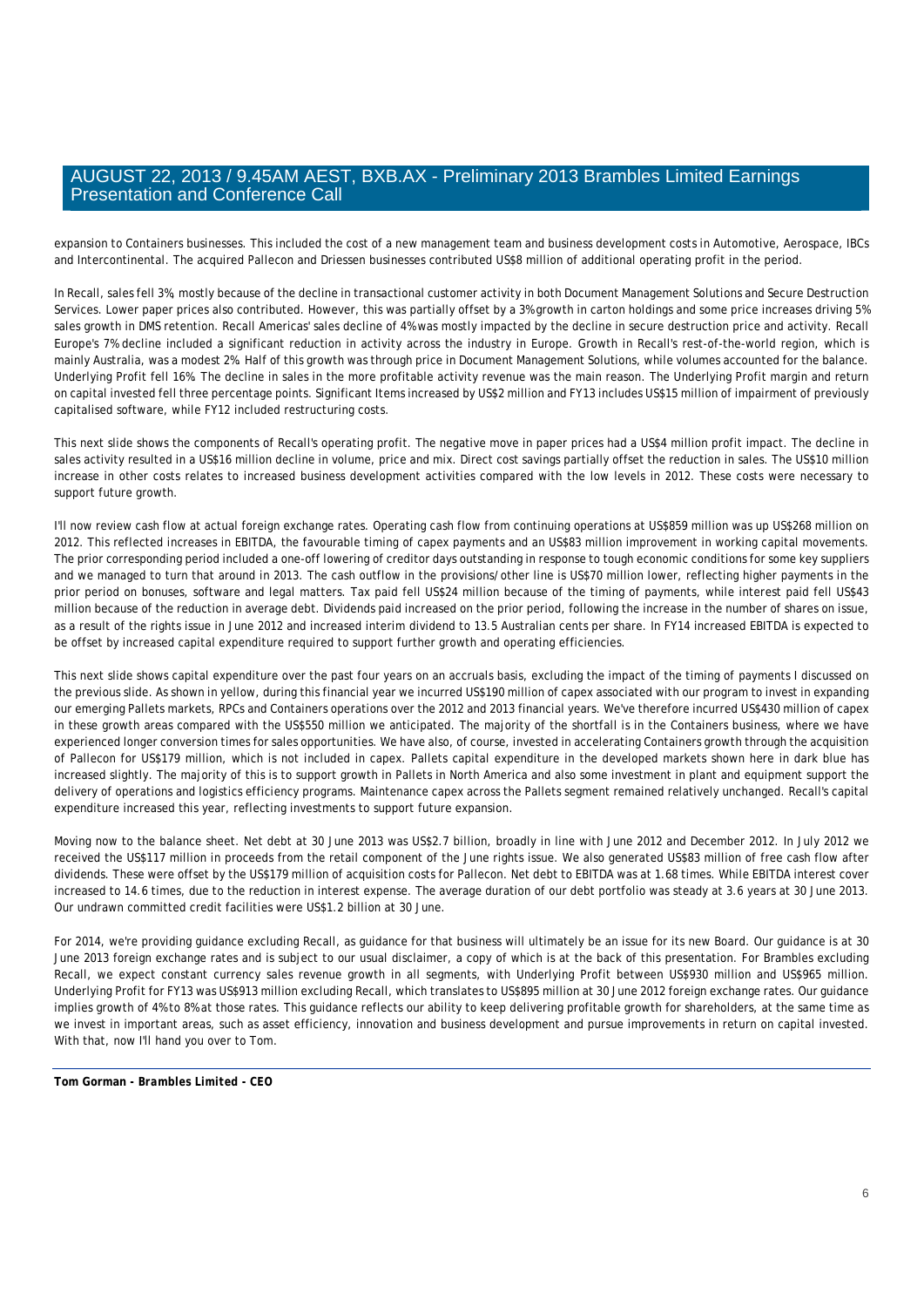Well, thanks very much Zlatko. I will close out today's presentation with a review of some of the key areas of achievement over the recent years, as well as providing an insight into the areas on which we are focusing, as we now pursue the next level of value creation as a focused global Pooling Solutions company. We will provide more detail on these focus areas including targets and longer term guidance for our performance at our investor day, which will be held in Sydney in December of this year.

I'd like to start by quickly recapping the simplification of Brambles over the past 10 or so years, which has led us on the path to becoming a focused Pooling Solutions company. I will not talk about every event on this timeline, but I wish to emphasise that this year's decision to demerge Recall is really the culmination of a long-term journey that began with the merger of the support services arm of GKN back in 2001. This gave Brambles control of CHEP and then also, the sale of Cleanaway, BIS and other business during the '05 and '06 period, those steps provided the foundation on which we've been able to build since I became CEO in 2009. I'm very pleased to say we have been able to address a number of key issues, including customer satisfaction and quality product concerns, defining, articulating and now implementing our growth strategy and of course taking the decision to demerge Recall. We have made a series of successful acquisitions to support our strategy to diversify and here most notably is the RPCs business of IFCO. But also, we've taken steps in Containers through Pallecon and CAPS, in IBCs and through Unitpool, JMI and Driessen in the Aerospace sector.

Now, we have talked about our business for several years in the context of four strategic themes and just to remind you, those themes of Diversification, Cost Leadership, Go To Market and People & Leadership. Clearly, our growth strategy has largely been about the first of those points. That is diversification. As this slide shows, our developed market Pallets operations today accounts for about 68% of our Pooling Solutions sales revenue. This compares with 80% when I became CEO in 2009. Now, that is despite the fact that we have increased developed market Pallets sales revenue over this period by about US\$300 million. We've done that organically. In addition, we acquired the PMS and Paramount businesses. Now, as a result of strong organic growth and the IFCO acquisition, we have taken the share of sales revenue in RPCs from 5% in '09 to about 16% in FY13. Containers sales revenue, while going up by approximately US\$130 million over the period, has remained steady at about 6% of total group sales. Emerging markets Pallets operations, with a compound annual growth rate of 17% over the period as shown on the right-hand chart, still only account for 10% of our revenue. Again, this reflects the strong contribution to growth that we've achieved in the developed markets.

Now the map on this slide gives an indication of the new markets we have entered in the Pallets business over the past four financial years. Developed markets are shown in blue, and emerging markets in light yellow, with the new markets entered in a darker yellow. These include the Balkan and Baltic states, Central American countries and new countries in the Middle East. You will note here that Peru and Columbia also are highlighted on this map, as we are currently entering these two countries. Now, these two countries will enable us to leverage the expertise that we have built up over many years in Latin America. We can enter with an overhead-light strategy, as the markets take advantage of core support functions which are already in place elsewhere in Latin America.

Now looking at the Pallet segment a bit more closely, these two charts showing return on capital invested on the left hand, and on the right the ratio of sales revenue to average capital invested. I believe these show how we've managed to grow sales and profit while improving capital efficiency following the decision during FY10 to reinvest in quality in the USA. The black line represents the total Pallets business, and the blue, yellow and grey lines represent the Americas, EMEA, and Asia-Pacific regions. While we are committed to delivering further improvement, these figures demonstrate our ability in established businesses to leverage our scale and our invested capital base to deliver growth without diluting return on capital. It also gives an indication of how we are starting to see the benefits in our results of the many small steps that we have been taking to improve our asset efficiency.

Now this slide on our cost base highlights how we have kept costs as a percentage of sales in check in the Pallets business during the period, despite some challenges with inflation, a pretty muted pricing environment, and our commitment to continue to invest in quality and the development of new initiatives. This reflects the delivery of savings under the global Pallets efficiencies program. Now just to highlight a couple of the differences by region. The lower transportation cost in the Asia-Pacific region is really reflective of the exchange model that exists in this country, while the lower plant cost ratio in EMEA is primarily a reflection of the lower cost of lumber and various different pooling models in that region. We have also shown plant costs for Americas, both including and excluding the PMS business as plant costs are higher as a proportion of sales revenue in the PMS service line. So if you exclude PMS you can clearly see the delivery of the better every day efficiencies coming through since FY10.

Now the purpose of going through some of the achievements of the past few years was simply to highlight that we are now at a natural point of inflection. Now that we are nearing our goal of becoming a single global business focused exclusively on Pooling Solutions, we have a superb opportunity to address some of the key issues that we believe can unlock further opportunities to generate value for our shareholders. At present we are working through a series of reviews, the outcome of which we'll be in a position to share with you at the investor day in December. I believe we can place the opportunities on which we are focused into three broad areas of focus: allocating capital to high value growth opportunities, emphasising operational and asset efficiency, and leveraging our global scale and footprint are the three areas of focus. Now the nine points I have called out to the right are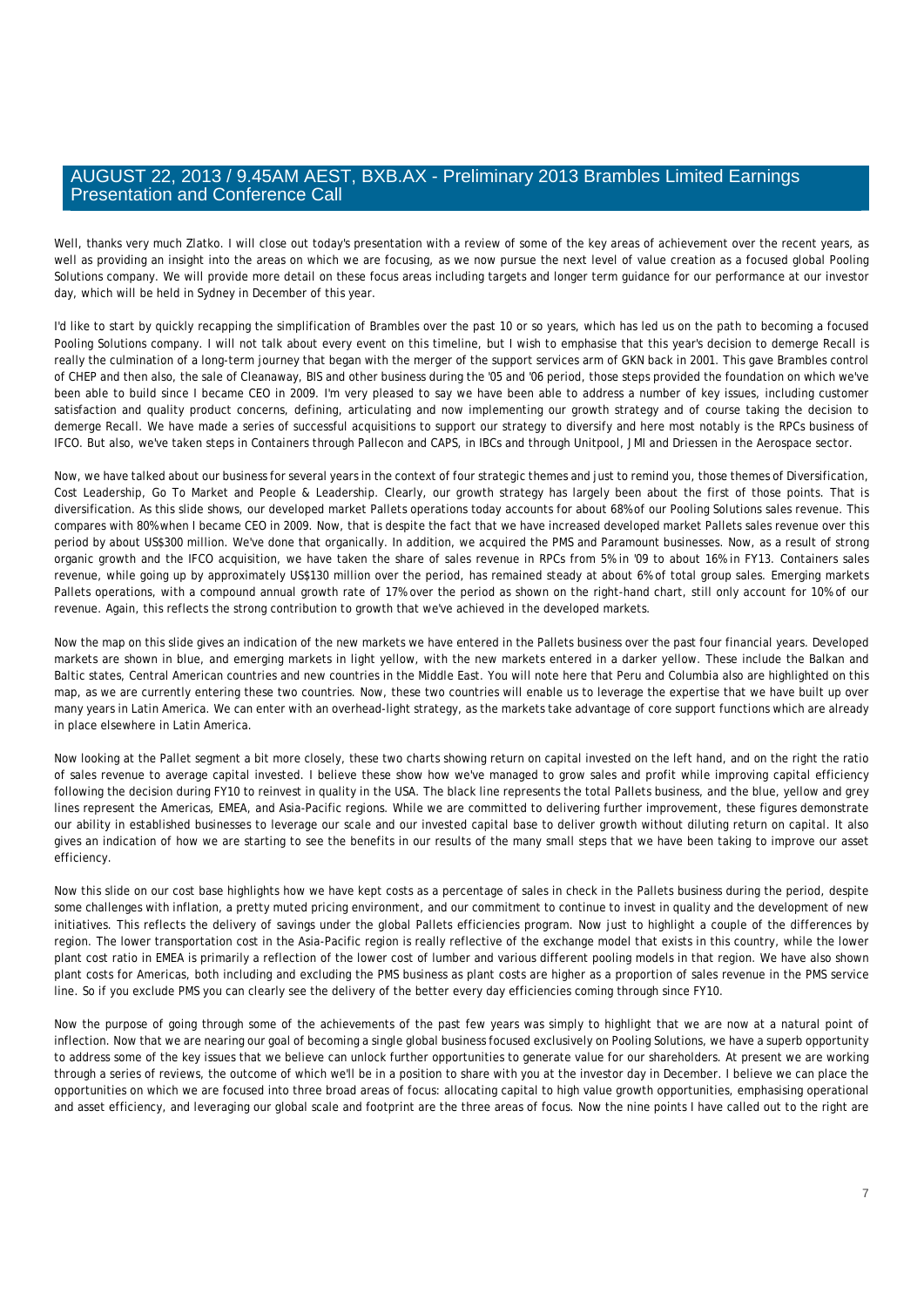just some of the examples of the areas that we're pursuing. Without question we will continue to invest in a disciplined way in growing our global RPCs and Containers businesses. We will, in high-growth, high-return sectors such as the IFCO operations in North America, and the global CHEP Pallecon Solutions businesses, here we will continue to allocate capital to support the very strong rates of growth. Across all of our platforms we will continue to assess and enter high-potential emerging markets, as we've identified with Peru and Columbia. We are also making strong progress with new pallet offerings, with good growth in quarter and display pallets in Australia, Western Europe and Canada. Discussion is ongoing with key partners in the US about diversifying our product offering in that country. Where efficiency is concerned we have one more year of delivering IFCO PMS integration synergies, and two more years to go on our existing operations and logistics program in the Pallets business. We are making continued progress with asset efficiencies throughout the group. Moreover, we have greater insight into our overhead structure than at any time before. We are confident that we can develop and deliver a meaningful program for cost reduction in this area over the years ahead. Not the least is through the continued development and delivery of process standardisation and shared service models, as we have started to do through the consolidation of many of our back-office finance operations into key regional third-party centres of excellence. I am also personally very confident that our increased focus and ability to act and grow as one business will develop a stronger more value-orientated culture that will be to the benefit of our shareholders.

So in summary, we have delivered another strong result in line with our guidance, demonstrating again our ability to generate growth in sales, profit and returns despite the relatively flat global economic conditions. The demerger of Recall is on track, enabling Brambles to become a truly focused global Pooling Solutions business. We are forecasting another year of sales and profit growth for Brambles, excluding Recall, at the same time as we continue to invest for the future.

Well thank you very much for listening today. We will now open for Q&A.

# **QUESTION AND ANSWER**

**James Hall** *- Brambles Limited - Senior Director, IR & Corporate Affairs* 

Great. The first call -- the first caller with a question on the line is Scott Kelly from Morgan Stanley.

# **Scott Kelly** *- Morgan Stanley - Analyst*

Thanks James. Good morning Tom, morning Zlatko. Sorry Tom, can I just bring you back to some previous guidance that you provided around some of the divisions, and just to see if you reiterate them. First of all USA margins, 25% by FY15 excluding the PMS and the EMEA, 22% by FY14. RPC sales growth 15%, and Container margins are 20% by FY16.

# **Tom Gorman** *- Brambles Limited - CEO*

Yes so, look you've mentioned a number of things there, so let me approach each of these. First I might just say that the intent at the investment market briefing later in the year, as I've indicated in some of my prepared comments, is that we will do a much deeper dive in terms of longer term outlook for a number of key areas, with a particular focus really on the Containers business and the RPCs business at that time. Now let me address your questions. If you look at the margin growth in the Americas business, we never actually said 25%. What we said was that we would have margins in the mid-20s over a period of time, and we believe that. That excludes the PMS business. The PMS business, the impact is a little bit more than 200 basis points on the total. So we believe we're -- we continue to remain on track to deliver that objective. In terms of the growth rate of the RPC business, we said very clearly that our objective was to grow that business at 15% in the year, and we didn't achieve that. Really even though the US delivered 18% as shown in our data, our expectation was for higher growth than that. So at the mid-term we reduced our outlook and we said we would grow about 10%, and that's what we delivered in the year. When we look forward into the coming year, -- our expectations are [for growth] broadly in line with FY13. We continue to see very strong growth in the RPCs space, and again Europe, US, and Latin America should be strong. Your last question was really around the Containers business. Honestly what we talked about in Containers was over a period of time getting to a strong return on capital. So I don't believe that we ever shared any insight in margins, but again the focus here is to get returns on capital in excess of our cost of capital and obviously publicly we've said that we've been targeting a 20% return, and we'll give more insight into that at the investor day in December.

**Scott Kelly** *- Morgan Stanley - Analyst*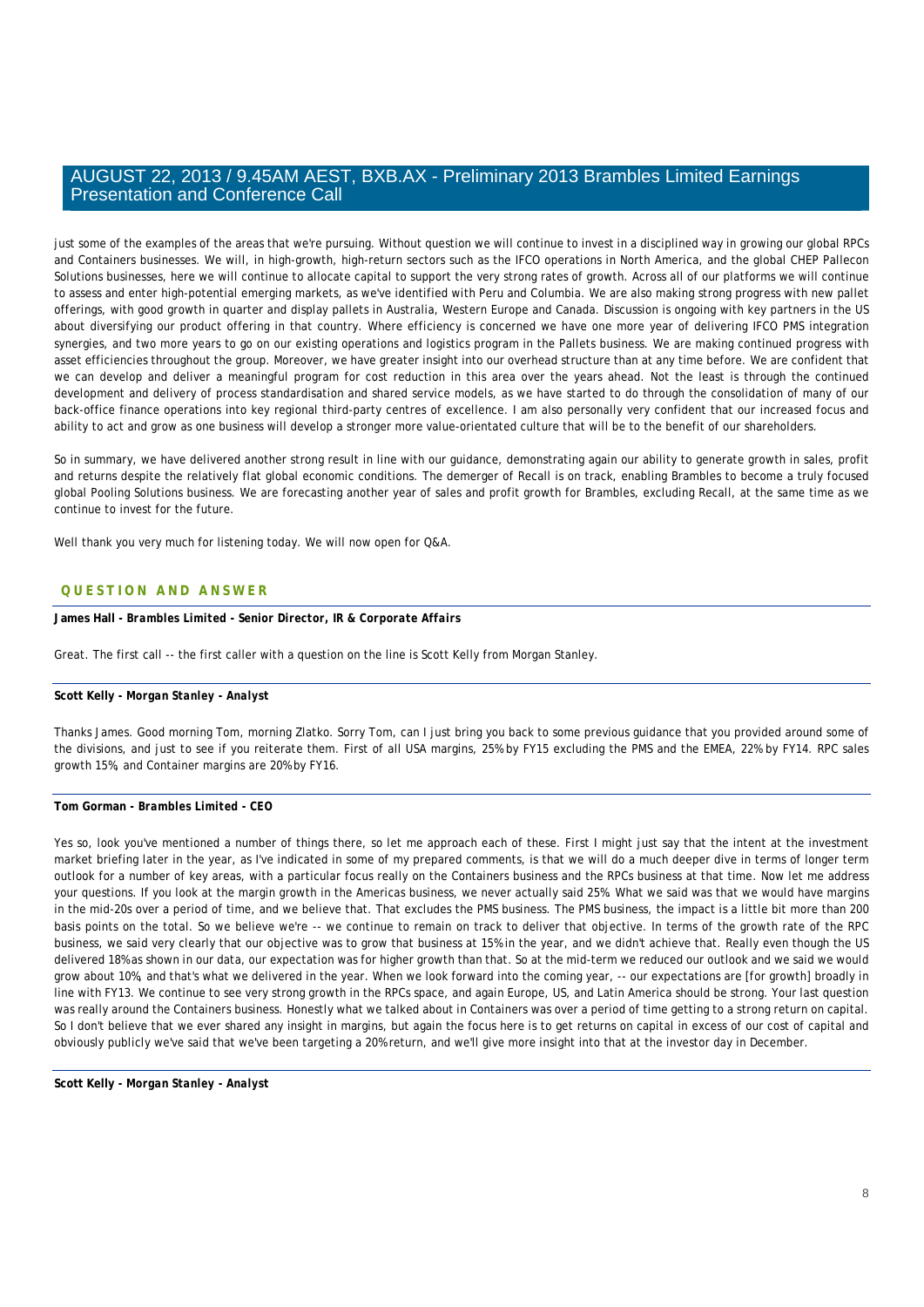Okay, thank you. Also EMEA, was the-[margin guidance reiterated]?

# **Tom Gorman** *- Brambles Limited - CEO*

Yes, a margin question there. Again the same question in terms of EMEA margins in the mid-twenties. What we actually said was that we would get from -- when we were talking was a half year, the margin was 20.2% if I remember exactly. We said we would see a 2% to 3% margin improvement. We're on track to deliver that.

#### **Scott Kelly** *- Morgan Stanley - Analyst*

Okay. So just in terms of the guidance that's been provided for this year, if I look at the underlying FY13 result on 30 June exchange ex-Recall, and the US\$40 million of efficiencies that are targeted for next year, and net new business wins of around US\$60 million, you pretty much are there with minimal growth across the business. Did you expect -- is there -- are the headwinds coming from higher costs?

# **Tom Gorman** *- Brambles Limited - CEO*

Look I think there are a number of things. First of all we've given a range, and the range is, as we've said, from 4% to 8%. I think there are a number of things. I think 1) you have to put the context of -- you have to look at FY13 in context, particularly the growth that we achieved in the Pallets business in the Americas, and more specifically in the US. We had a very strong year in terms of customer wins, net new wins, and a lot of that was recapturing business from one of our competitors over the last couple of years. We've seen that, plus very strong margin expansion, and that gives us very strong Underlying Profit growth in the Americas in the year. We still are forecasting growth, but most of the -- so much of the growth came from net new wins last year. One of the things we tried to show in the slide with looking at rollover, we will have good momentum coming into the year but we don't forecast growth as robust in the Americas as we've experienced last year. So that is a component of it. I think when you look at the RPC business; I think there are a couple of things going there. We still see very strong growth, but there are two things. One, we did put quite a bit of investment into the RPCs business last year, so there is an impact of depreciation in the Underlying Profit performance, as well as we are spending a bit more money on marketing as we grow that business out. So in essence, in terms of year-on-year, there are those factors. We did identify that we would be investing about US\$25 million in business development in the year. That money is consistent again in FY14. So there's not an increase, but some may be assuming that that was a one-off spend, and that's not the case. A lot of that business development, particularly if you look at the Containers sector where Zlatko identified a US\$9 million increase year-on-year, that really is structure that now exists to build that business out, and that structure remains with the business through the year.

**James Hall** *- Brambles Limited - Senior Director, IR & Corporate Affairs* 

The next question comes from Cameron McDonald at Deutsche.

# **Cameron McDonald** *- Deutsche Bank - Analyst*

Yes, hi guys. Good FY13 results. It's a similar question to Scott's really around the guidance. So Tom, are you saying there are no incremental costs going in? Because again, the same issue, I get to pretty much the middle point, if not the top end, of the guidance range without any growth.

#### **Tom Gorman** *- Brambles Limited - CEO*

Yes, look there is a small amount of incremental cost, but last year we identified US\$25 million. I think in total when you add it all up it was about US\$26 million. Look, it's a small amount of cost that we have in place. Look, Cameron what we do is there's a number of projects when we start the year that we want to initiate. We hold that money really in the corporate centre and then we allocate it to the businesses as we go forward. That's a relatively small number, nowhere near the increment that you saw in '13 over '12.

**Cameron McDonald** *- Deutsche Bank - Analyst*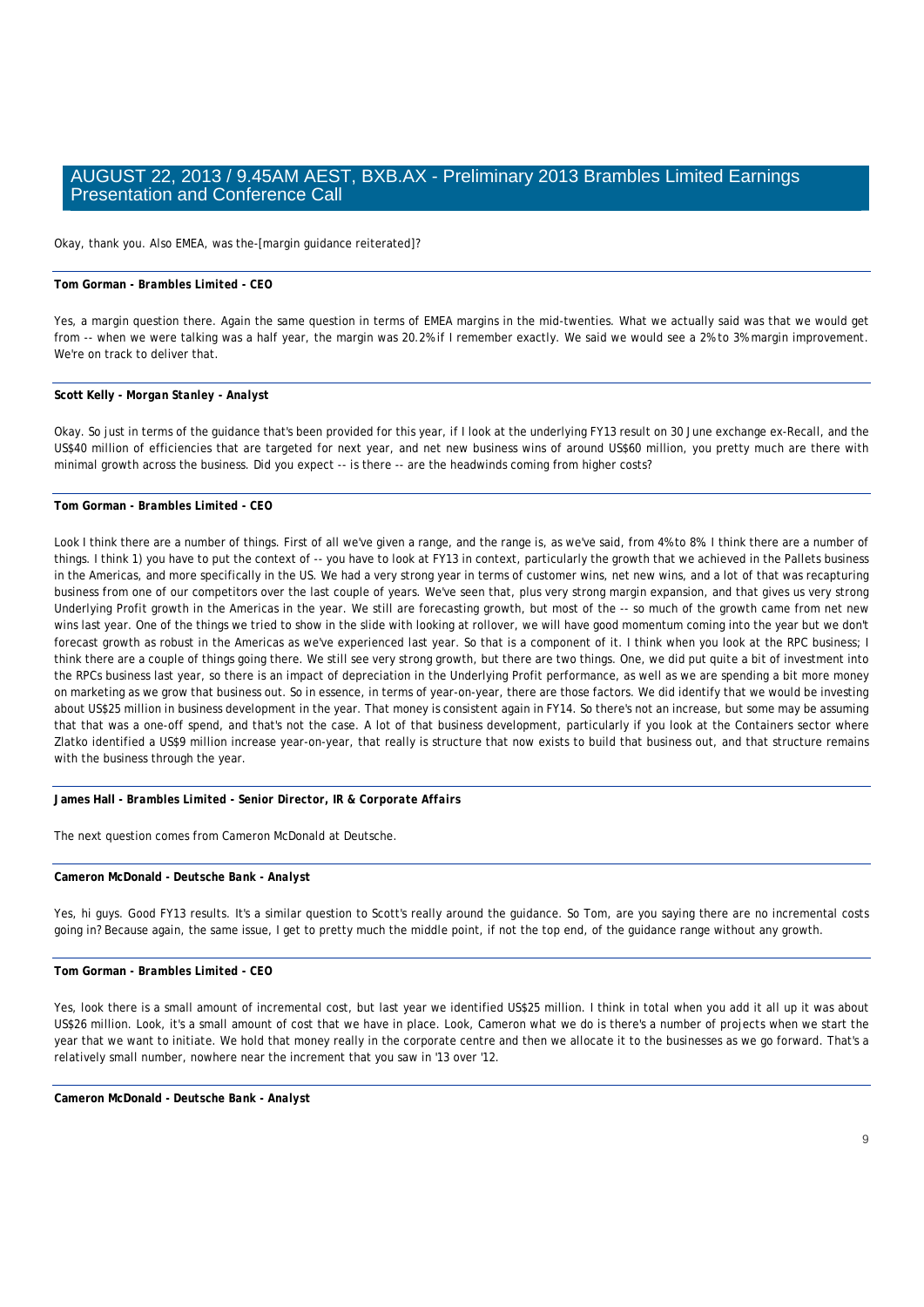So you -- some of these new markets that you've entered into over the last 12-18 months are supported with these business development costs. Are they continuing to drag into FY14? Are they actually going to be profitable in the -- in FY14 or are they not performing to the level which you would have expected?

# **Tom Gorman** *- Brambles Limited - CEO*

No I think -- look, I don't think that's -- that's not how I would characterise it. So let's just take the Containers business specifically. We've identified that there are US\$9 million year-on-year in business development costs. That's not a study that we purchased and then put on a shelf, right? Those are real people that are now running that business. So we put operations people in place, marketing people in place. We put a little bit of business development people in place. They don't go away. It's -- particularly in the Containers business we've identified, this is building for the long-term future. So the immediate leverage of that is not apparent in FY14, but we're committed to a long-term play here, and we'll continue to build those businesses out. So in simple terms, you don't see the immediate leverage in every one of the business units, and the cost is not -- again, it's not a oneoff study that we bought, it's really putting structure in place to drive efficiencies. Now having said that Cameron, I would also add that my closing comments here are really around the recognition that we have -- we have more clarity than we've had in the time that I've been here. We are very much now a focused Pooling Solutions business. Once we get through that -- the end of this calendar year, that's what our business will be. We think this gives us a unique opportunity to really address a more global efficient company. We've obviously started some of that, which we shared with the market last year when we began the work, particularly within the finance function. We think there's a lot of room here for us to develop centres of excellence and that's what we're going to press aggressively on. You're just not seeing any of that flow-through in FY14.

#### **Cameron McDonald** *- Deutsche Bank - Analyst*

Okay, thanks.

#### **James Hall** *- Brambles Limited - Senior Director, IR & Corporate Affairs*

The next question comes from Simon Mitchell from UBS.

#### **Simon Mitchell** *- UBS - Analyst*

Good morning. Just on slide 8, you've talked about contribution to FY13 numbers from new contracts, or new business wins. I can't see anywhere where you've actually given us the new business won during the period, which obviously will contribute to future years. I think during the February result for the first half; that number was US\$99 million for the Pallets. What was that during the second half?

# **James Hall** *- Brambles Limited - Senior Director, IR & Corporate Affairs*

Hi Simon, it's James speaking. We've changed the way we present that. You might recall following the results last year, there was a degree of confusion about what the difference between net new business won, and annualised new business was. So we have done away with that definition of annualised new business. What we're showing you now is the components of net new business in FY13 -- in the financial year on the left hand chart on that slide, which is broken down into business that rolled over from the previous year, and business won during the year. Then on the right hand side we're showing you the rollover into the next year from the year just gone.

**Simon Mitchell** *- UBS - Analyst* 

Okay but that doesn't take account of contracts you've actually won?

**James Hall** *- Brambles Limited - Senior Director, IR & Corporate Affairs*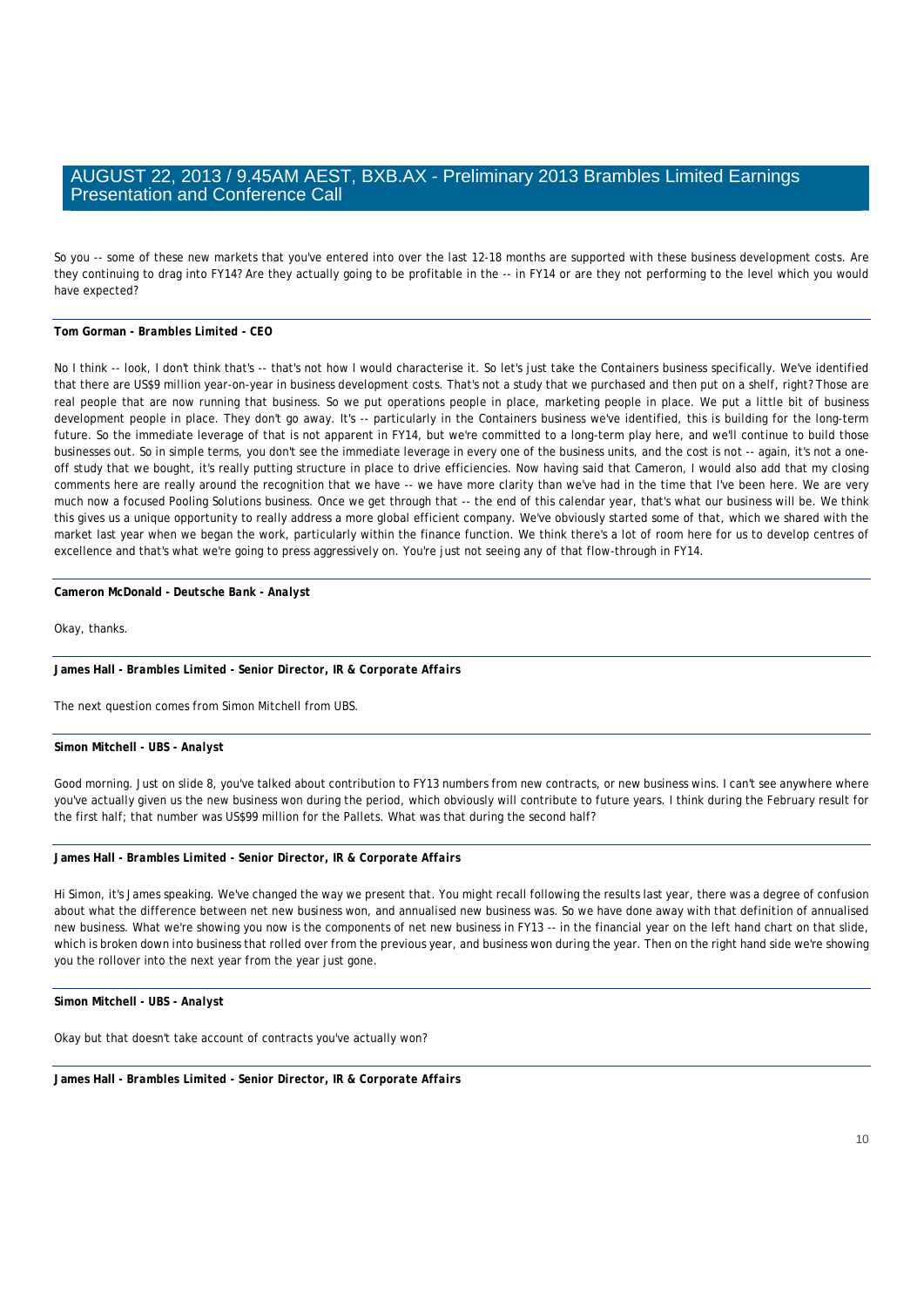That is contracts won during FY13 -- but it's just the value in FY13 over FY12, it's not an annualised value.

# **Tom Gorman** *- Brambles Limited - CEO*

If you look at FY14, what you're getting is the rollover and then we've broken it out by region. So we come into strong -- we come into the year with strong rollover as exhibited there when you look at the '14 estimate, which is broadly, broadly speaking with -- equivalent to what we came into FY13 with. It's broken out by Americas, EMEA and Asia-Pac. So what we're trying to do here, with a complicated concept, is actually to make it a little bit clearer and give you a sense here, on -- just on the Pallets side, and as I mentioned in my prepared comments, the methodology doesn't really work as well with RPCs and the Containers space. So we gave in the numbers here. Look, I think we can give you some more granularity if that's helpful, probably offline if there's some components of the slide that are confusing.

#### **Simon Mitchell** *- UBS - Analyst*

Sure. Just on Americas, Tom could you comment on the underlying volume and pricing conditions in that market, excluding the contract win-backs?

# **Tom Gorman** *- Brambles Limited - CEO*

Yes. Look I think -- I don't think things have changed much from where we have been talking all along. I know that there's a -- that from an external factors perspective there are positive signs in the Americas, particularly in the US. If you look at housing prices, housing starts, equity markets, there are things where you would say the balance sheet of consumers in the US are getting better. We still have not seen that flow through in any way to consistent and sustainable consumer demand. I don't think we're unique on that. I think when we talk to other guys in our space and we talk to our customers, we're all experiencing really the same. For that matter, we really see a relatively muted environment in both price and organic growth. So it's -- in reality we're really talking about 1% in each area. Probably in terms of organic growth a little bit less than 1% and in terms of price, again, maybe just better than 1%. Not really that much different than what we have seen over the past couple of years.

**Simon Mitchell** *- UBS - Analyst* 

Okay, thank you.

**James Hall** *- Brambles Limited - Senior Director, IR & Corporate Affairs* 

The next questioner is Matt Spence from Merrill Lynch.

#### **Matt Spence** *- Merrill Lynch - Analyst*

Hi guys. Just the Containers division. So you did business development cost of US\$9 million in the Containers division, and obviously the returns in that sector haven't been great to date. Are you now at the point at where you've -- you're done on the business development cost in Containers? Or do we assume a similar amount -- I know you're saying similar amount for the overall business, but I'm just wondering about Containers.

# **Tom Gorman** *- Brambles Limited - CEO*

Yes no, look I think last year was a big -- was a step change for us. Jason Rabbino has been on board now, he's running that group. Once we move to a platform or customer-based structure where we have a global head of Pallets, a global head of RPCs, and a global head of Containers, our commitment is to build this out for the long term benefit of our shareholders. So we made a step change last year in putting that team together. So when Jason came on board, we had talked quite some time about building a structure that was going to allow him to deliver what we think he can deliver in the near-term future. So I don't see that same level of step up again. We will continue to grow the business, to be clear, both organically and potentially through smaller acquisitions. It does take resources to do that, but nowhere near that step up of US\$9 million that we saw last year.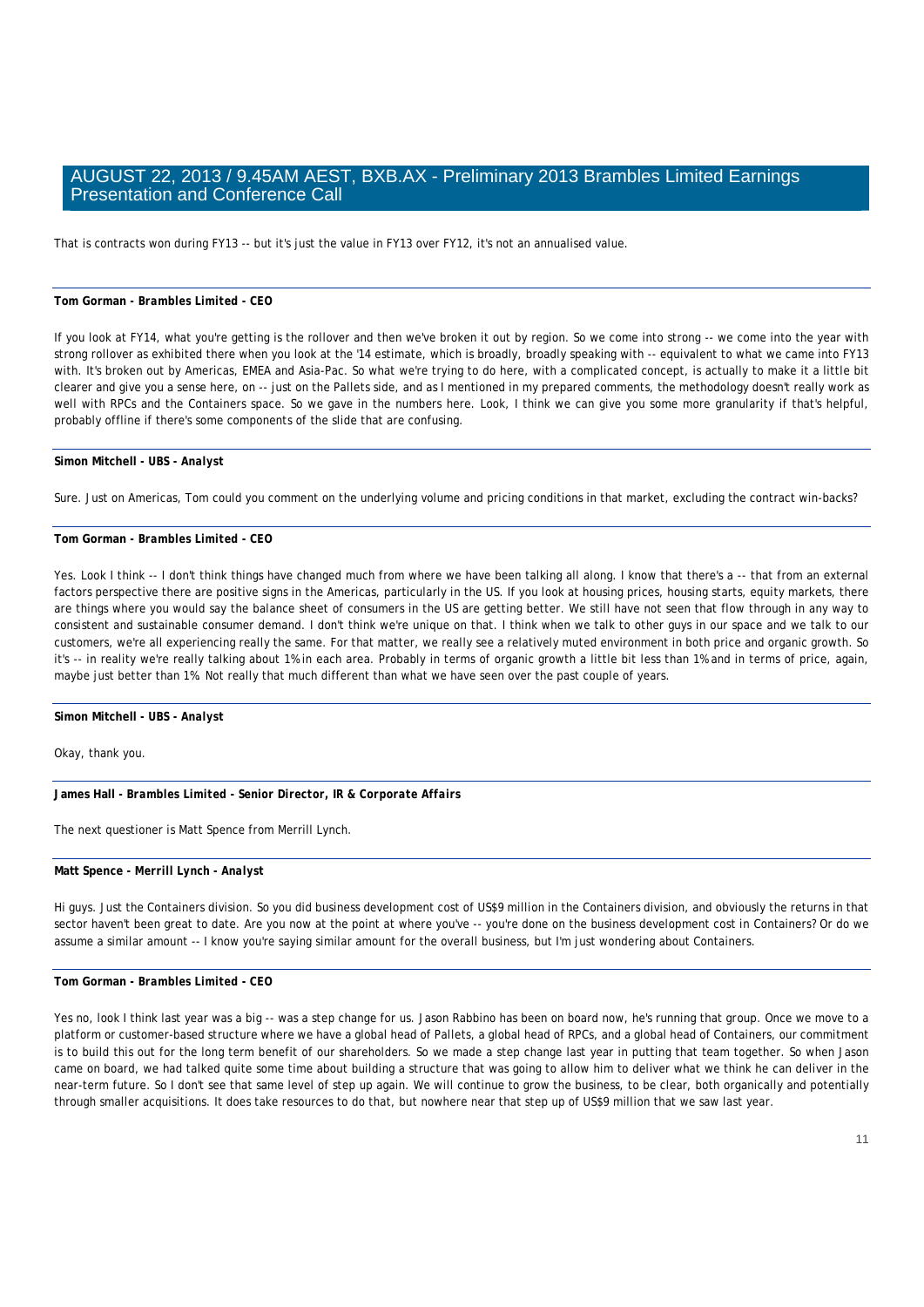#### **Matt Spence** *- Merrill Lynch - Analyst*

Yes, okay. Then in France and Iberia -- so France flat over the year, Iberia still -3%. Can you just talk about Europe's conditions, particularly Western Europe, for a second? Is there any sign of improvement there in July, August?

#### **Tom Gorman** *- Brambles Limited - CEO*

You know, it's interesting. That's really the same, that's just the other side of the coin on the question of the US. Again -- it's the same thing here. We really remain relatively -- I don't want to say that we're negative. I think we're realists as we plan the year. What we try to do is we try to come into the year with a clear understanding -- our best understanding of what -- really we look at what's going to happen organically, what's going to happen in a pricing environment, and then what do we think we can achieve from the market-share growth? Those are the three drivers when we enter the year. Because we have a relatively muted view on both the pricing environment and organic growth, that gets us focused on cost. It -- to be very blunt. So we are going to grow our business, there's no question we will deliver growth in the year. Most of that growth is going to come from market-share expansion and net new wins. That's really -- that's -- we've been on that track really for the last several years. That means that we then have to make sure that we cut the cloth to fit the suit here. That we have to deliver a cost structure in line with our market expectations. I think it would be irresponsible for us to assume that somehow we're going to see an automatic change in the environment. We still have very high unemployment rates, particularly in Southern Europe. Yes we're making great progress with new customers; yes we're getting some breakthroughs with retailers. But that we've written down as -- that's the -- where the growth is going to come from. Look, when we see a sustained period of improvement, and that really, we'd have to see a consistent quarter of solid change and organic growth, other than that we're broadly in the range of 1% organic and 1% price. That holds in most of our well-established markets around the world.

#### **Matt Spence** *- Merrill Lynch - Analyst*

Thanks.

**James Hall** *- Brambles Limited - Senior Director, IR & Corporate Affairs* 

Thank you. Russell Shaw from Macquarie is up next.

#### **Russell Shaw** *- Macquarie - Analyst*

Morning gents. Tom, I guess you're going to get this question in a variety of different ways, but again if you go to look back in your sales revenue bridge on slide 7 in your presentation, your growth from Pallets outside of new wins is almost getting up to the level where you're giving those to customer wins. That alone should give you 2% next year, and assuming it will only improve, albeit at a gradual pace, you've got 2% from efficiencies, another 1% from new wins that you've identified, and obviously nothing which you win in the next 12 months. Why so conservative on that guidance? What are we missing?

## **Tom Gorman** *- Brambles Limited - CEO*

Well look I think you are correct in that we are going to get this question from many different angles. So we can have one point of agreement. Look I think as I've tried to say, there are a couple of things going on here. We do see growth in the coming year. I think you have to just recognise that FY13 for us, particularly in Pallets in the Americas, you had two very strong improvements. You had very, very strong top line, largely powered by win-backs of customers lost in previous years, and we had very strong margin improvement in that business unit. We do see growth in the year ahead, but you're not going to get the same level of growth. We don't anticipate that out of the US. We are not really banking very strongly at all on an organic environment or a strong pricing environment. The second biggest component of our business now, ex-Recall, is really the RPCs business. As I've indicated, we have invested aggressively; you can see that in the capex numbers. So we are seeing a bit of an increase in depreciation for the RPCs business in the coming year. We also are spending a little bit more money on marketing. We think that that's the right thing to do as we strengthen our market position, particularly in the US. We're confident that we'll deliver growth. Look, I don't think that -- look, I think that we take a realistic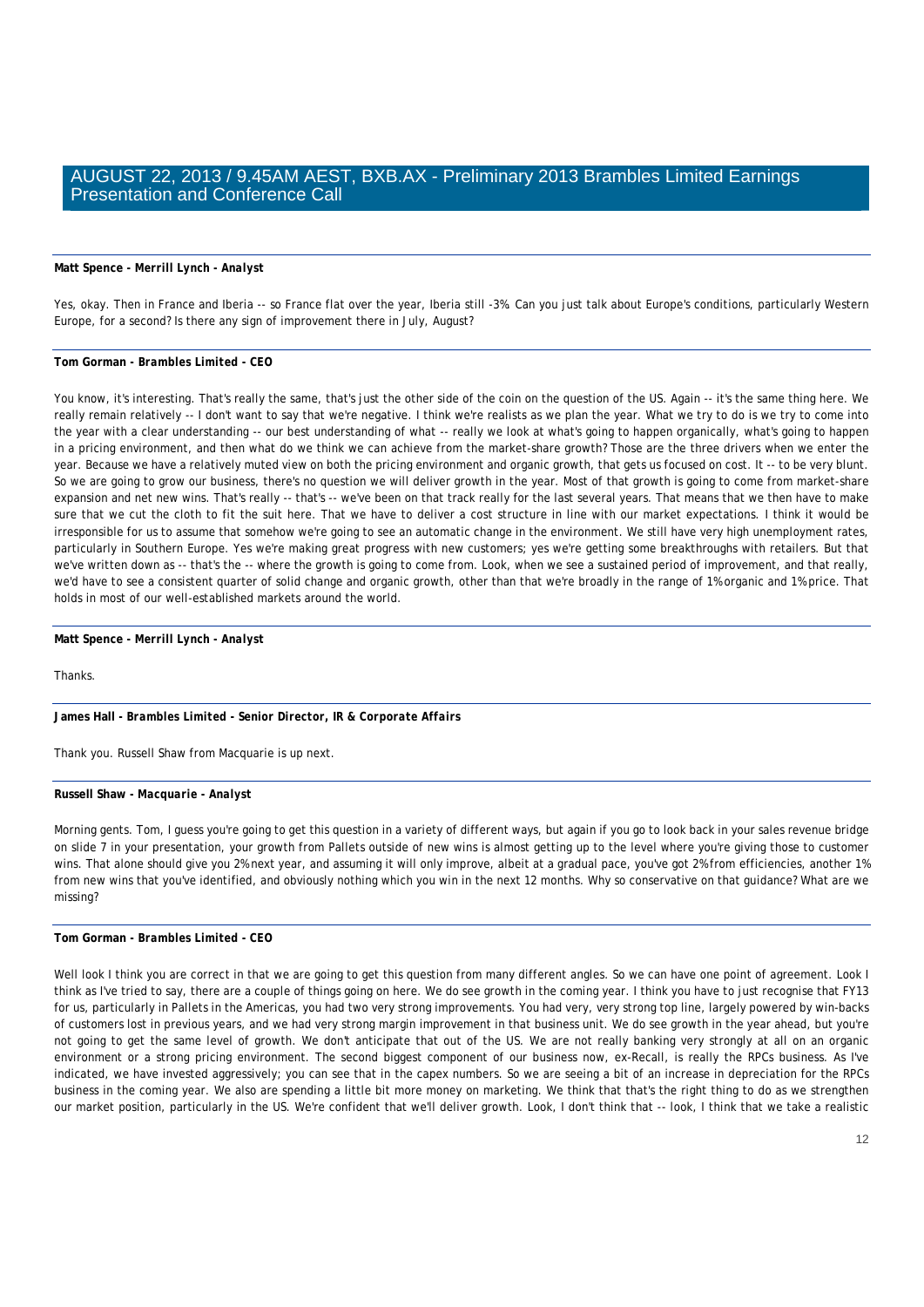view to where we sit today. It's very easy to be bold in July and August, and then apologise for 11 months. You guys know that's not how we run our business. We try to give the most accurate assessment of how we see the market playing out, and we just do not see a fundamental change in most of our mature markets. The moment we see that, and we -- if we have a different view on the upside, we would obviously communicate that. You will notice this year that we've narrowed our range. So we think ex-Recall that we have a better call on our business. Typically we give a US\$60 million range. We've narrowed that. We're confident we can deliver within the range.

## **Russell Shaw** *- Macquarie - Analyst*

Right. You mentioned the RPCs business with increased depreciation. I think -- are those the two major drivers that saw a broadly flat operating result in the second half?

## **Tom Gorman** *- Brambles Limited - CEO*

It's more of a -- I was really commenting on '14, going forward. But there was some of that affect in the second half of '13 as well, you're correct.

#### **Russell Shaw** *- Macquarie - Analyst*

So with that -- with all that investment, what is your expectation around top line growth, if you're putting in all the capex ahead of contract wins? I presume you're targeting more than 10% this year?

#### **Tom Gorman** *- Brambles Limited - CEO*

Now look, we're not going to really give guidance by specific business unit. We're comfortable providing Underlying Profit guidance for the business in total. Rest assured the business is going to grow, and it's going to grow strongly in the year.

# **Russell Shaw** *- Macquarie - Analyst*

Right. Then just finally you mentioned about some increased retailer acceptance in Germany, Tom. Could you be more specific on the retailers? Is it all in [inaudible] or some smaller retailers?

# **Tom Gorman** *- Brambles Limited - CEO*

No, we're making good progress across a number of retailers. I think when -- if there is something again material that we are comfortable announcing, and our customers are comfortable talking about, we'll clearly go ahead and do that.

## **Russell Shaw** *- Macquarie - Analyst*

# Thanks.

**James Hall** *- Brambles Limited - Senior Director, IR & Corporate Affairs* 

Thanks Russell. Anthony Moulder from Citi has the next question.

**Anthony Moulder** *- Citigroup - Analyst*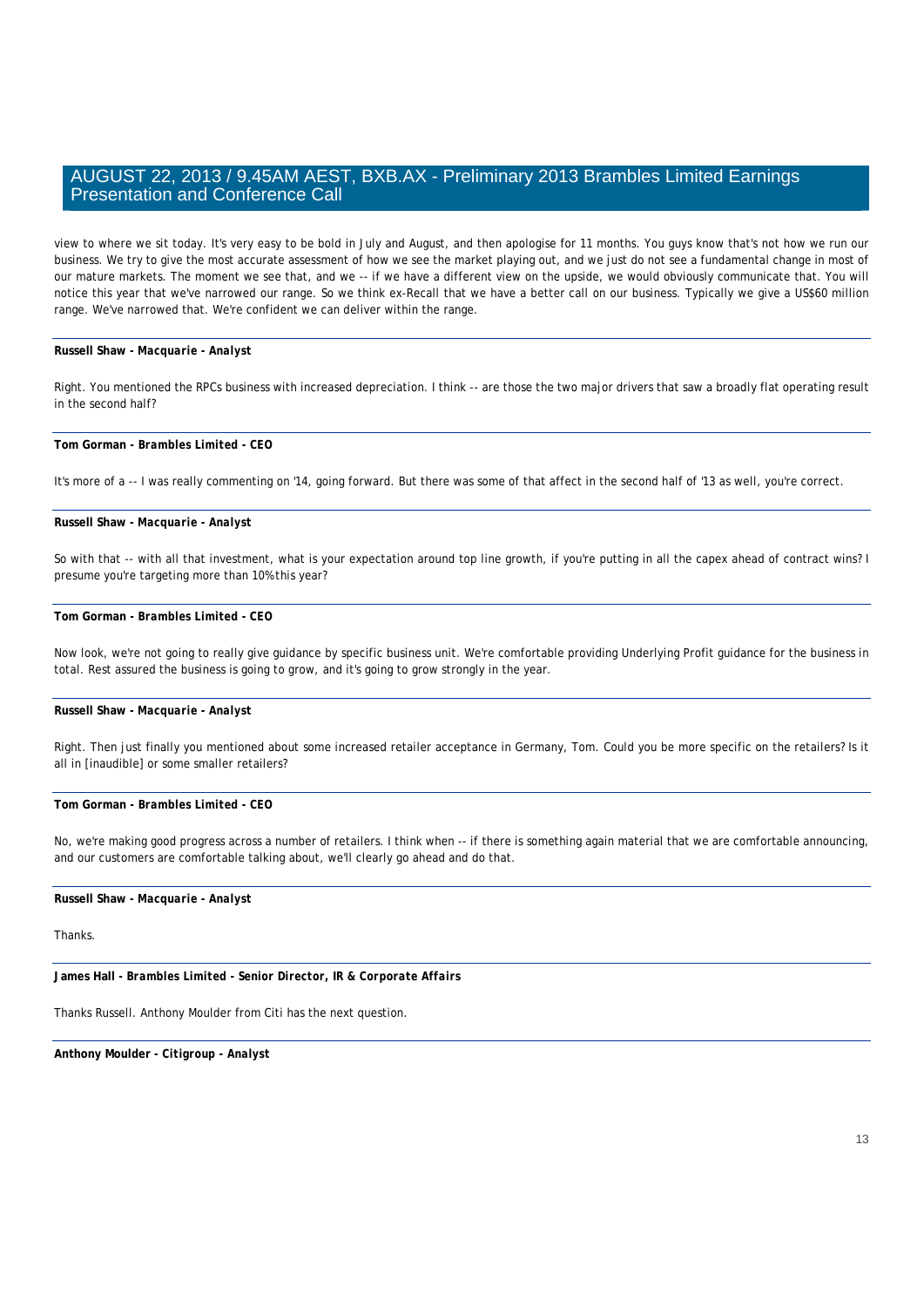Good morning. I'll just -- a couple of questions from me. First if I can look into the IPEP charge, that really hasn't changed despite you talking through the presentation about increased asset control. Can you give some guidance as to -- or some thoughts around when we should expect to see that increased asset control coming through to the numbers?

# **Zlatko Todorcevski** *- Brambles Limited - CFO*

Anthony, it's Zlatko. I think you are seeing that come through the numbers. So you're seeing a relatively flat IPEP expense but keep in mind that volumes and issue volumes are increasing, and what we described is an impact there in Europe in particular as we go through our five-year audit plan, but clearly offsetting that impact in Europe was a much improved environment in the US. So I'd say we are seeing it and it's definitely something that's on the agenda for the investment market briefing in December when we can give you some more clarity about our expectations around asset management in total.

## **Anthony Moulder** *- Citigroup - Analyst*

Okay. Yeah, I'll look forward to that. Secondly, is -- can you comment on the alignment? I think you said some change to the alignment of spend in Asia in particular around supply chain modernisation. Can you comment on what that means effectively for I guess China?

# **Tom Gorman** *- Brambles Limited - CEO*

Yeah. Well, I'm happy to do that. I mean it really is - I tried to be as clear as I could so I'll just reiterate some of the comments. I mean, look, we are a business that requires modern supply chain and modern distribution for our business really to be successful. We are absolutely committed to China, we are absolutely committed to growth in India, and we are still delivering growth in both markets. But as you guys know, and we've said repeatedly, the development of that market, particularly in China, really was starting with a focus on closed loops, static hire, building the brand, building the concept, working towards pricing methodologies that were well understood and trying to drive toward common platforms. Our business really requires a fungible asset, so the more you can drive a common practice and common platform, the more likely the model is to be successful. So we're absolutely still committed to that. But what we have seen is that our focus is now shifting to really driving dynamic pooling. We are going to see a significant increase in our pooled issues in China this year, but reality is it's coming off a very, very small base, so a significant increase still is a relatively small number of pooled volume. And we have taken -- you know, we've taken a decision that just putting more assets up there and only for static hire or only for closed loop are not getting us an acceptable return on capital. So we will continue to do that but we are going to moderate our investment and we clearly are focused on driving dynamic pooling. And that, look that's not a change this year. I mean we've been working on that trajectory to build dynamic flows. You know, I've talked to the market about how we define an area and sort of 125, 150 kilometres around a major distributor. We believe that that's a market where pooling can and will work. We've done that in a number of studies. So that's what we're really trying to focus on is to build capability, build network density in that way and not just put assets up there for people to rent and put in a warehouse and never move, because we simply don't get the return on capital that we think we need.

#### **Anthony Moulder** *- Citigroup - Analyst*

Fair enough. And last question from me, can you talk to obviously from coming off one of your competitors in the US was General Mills, PepsiCo; there's still a couple out there. How confident are you that you'll be able to put your arms around some of those volumes if and when they come out?

## **Tom Gorman** *- Brambles Limited - CEO*

Look, we are still talking to, you know, all of the customers, you know, that were our former competitor's, so you know, we must be blunt here, so IGPS's large customers. But we are still in dialogue with those. But I mean our planning for the year does not assume that we are going to win any incremental volume back. I mean, there are other competitive choices. I think the market assumes that, you know, with the bankruptcy of IGPS that all of a sudden that market is not competitive but we have a very strong well-capitalised competitor and we are focused on pursuing the right business at the right return that makes sense for both our customers and for us. So we have not gone into the year assuming that we are going to win incremental business.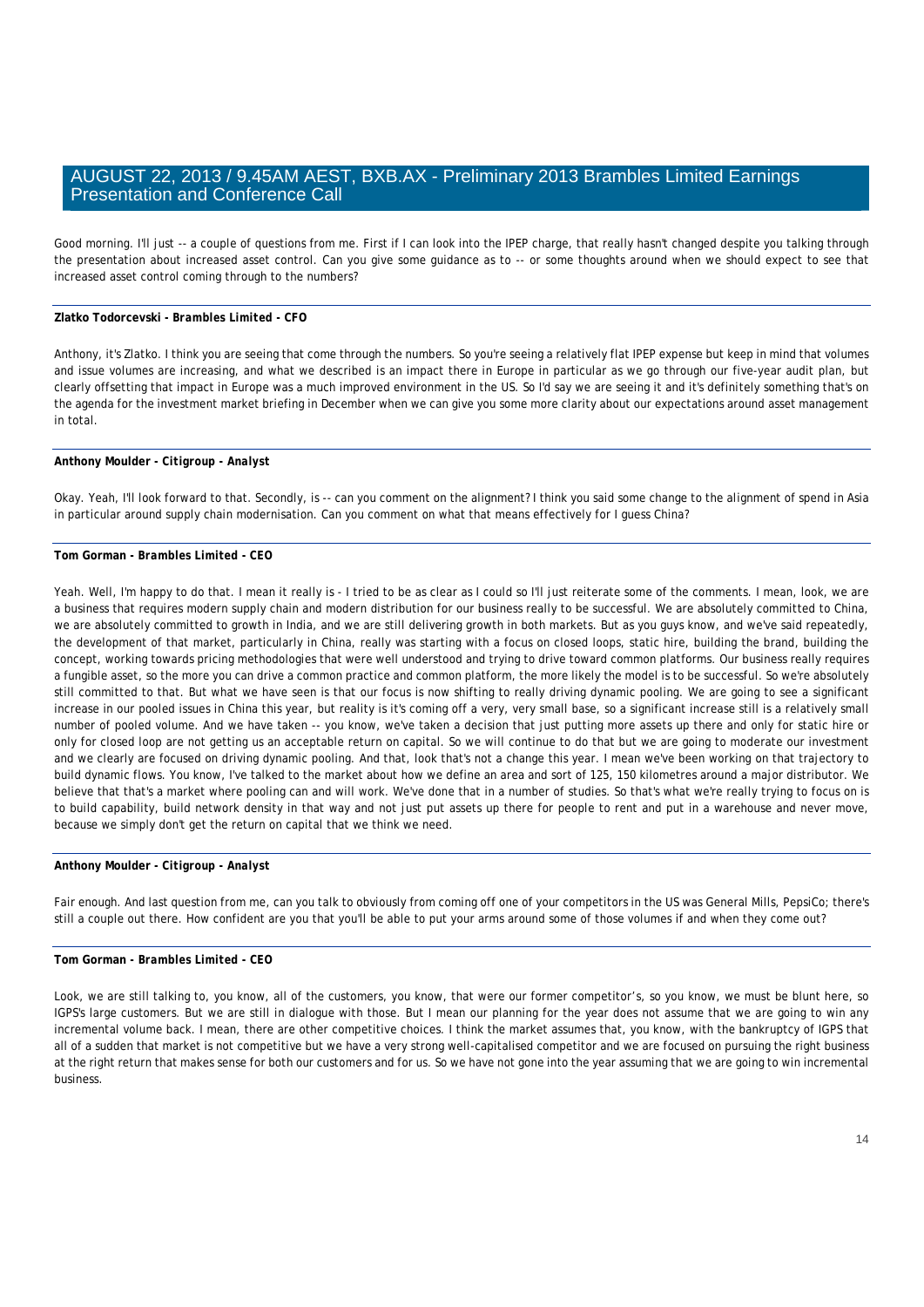## **Anthony Moulder** *- Citigroup - Analyst*

Fair enough, thank you.

**Zlatko Todorcevski** *- Brambles Limited - CFO* 

Thanks, Anthony. Nick Markiewicz from Credit Suisse.

**Nick Markiewicz** *- Credit Suisse - Analyst* 

Morning everyone. I guess my question is more around the gross capex and the US\$110 million shortfall that you didn't spend. I was just wondering why you didn't spend that elsewhere in the business, given the material revenue opportunities you expected.

## **Tom Gorman** *- Brambles Limited - CEO*

Well, I think that -- first of all, I mean, I think we're trying to be very disciplined in terms of capital allocation. We clearly could have spent US\$110 million and then you'd be asking me why we spent US\$110 million with no return. So what we're really trying to focus on here is deploying capital in line with our expected returns. So what we did is we set about a course to grow, but this is particularly in the Containers business. We've identified that the gestation period to win some of those customers has taken longer than anticipated, so we did not win some of the business that we -- when we established that objective of US\$550 million, we were comfortable deploying that capital if in fact we won the business. And remember, our business is one that you get the customer then you deploy the capital. So we didn't win the customer so we didn't need to deploy the capital. I will however just remind you though that that was really meant to be an organic statement. We were going to spend US\$550 million organically. If you look at what we've done in Pallecon, roughly US\$180 million for the acquisition of Pallecon, which really gives us a major step-up, particularly in Europe, but also here in Australia. A very strong company, integrated extremely well and if you add that acquisition, the capital for that acquisition to the total, you know, you get a little bit north of the US\$550 million. So we're confident we're deploying capital into the Containers group, there's no question we're continuing to do that, it's just that a component of it came through acquisition rather than organic growth.

 **Nick Markiewicz** *- Credit Suisse - Analyst* 

Right, okay, and are you in a position to give FY14 capex guidance?

**Tom Gorman** *- Brambles Limited - CEO* 

No, not at this time. I mean it's a safe assumption, you've seen the last two years, you know. Broadly speaking there's been US\$1 billion roughly of capex. I think you just have to remember that Recall will be out of the numbers, so there's a little bit -- we're still working through the separation of Recall, and once that's behind us I think we'll get a better read of exactly kind of the outlook for the full year, but Recall will come out of the numbers at the half year obviously

**Nick Markiewicz** *- Credit Suisse - Analyst* 

Right, and if you could rank your growth capex priorities in terms of regions and products for the next 12 to 18 months, what would the top three be?

#### **Tom Gorman** *- Brambles Limited - CEO*

So RPCs in the US continues to be a major opportunity for us. We expect very strong growth again this year in that market. As I said in my prepared comments, we have great penetration with our retailers. They're adopting this supply chain innovation extremely well and we continue to see growth opportunities there. You are going to see RPCs growth in Europe as well and we've mentioned a number of retailers so that's going to be strong, we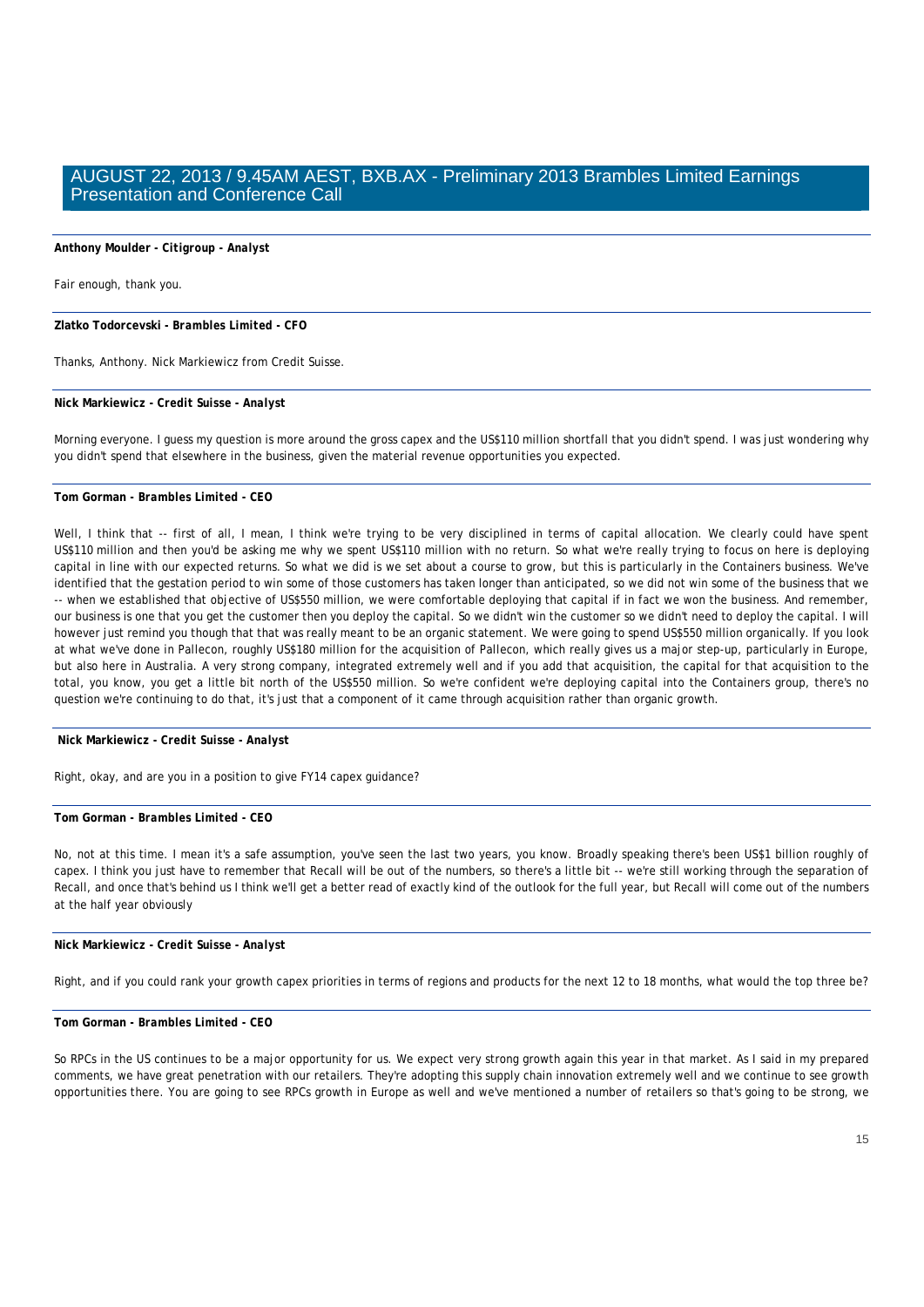believe, in the year. And then beyond that I would say broadly speaking it's probably pallets in emerging markets, so continued growth in Latin America, continued growth in Eastern Europe and those are probably the three areas that will drive the growth most notably. Now, that's not to say that we're not adding new customers in every one of our markets, but as we've shown in the slide that perhaps is a little bit confusing but we have a bit of rollover coming into the year and when you have that level of rollover there is some capital that will be required to support that. But I think the real short term growth initiatives are the ones that I've mentioned.

## **Nick Markiewicz** *- Credit Suisse - Analyst*

Right. So just simplistically there seems to be a bit of a disconnect then in terms of where the growth capex is going in terms of predominantly the RPCs business but then RPCs earnings growth 10% compared to 15% which was previously expected. Can you just give a bit of colour on that disconnect, please?

## **Tom Gorman** *- Brambles Limited - CEO*

Yeah. No, so I think you're talking -- you're confusing a little bit revenue and we said that we would deliver 15% at the beginning of last year in the RPCs business. We came in and we adjusted that to say we were really looking more in the range of 10% growth. We've clearly indicated that the US in the year grew at 18% which was a component of delivering that overall 10% and so we haven't given specific guidance for RPCs in FY14. But look, we still see it as a very strong growth component of our business and that's unchanged, and 10% growth is robust and 18% in the US in particular is extremely positive and we remain very optimistic and bullish on that going forward.

## **Nick Markiewicz** *- Credit Suisse - Analyst*

Okay, thank you.

**James Hall** *- Brambles Limited - Senior Director, Investor Relations & Corporate Affairs* 

Next question is Andrew Gibson from Goldman Sachs.

#### **Andrew Gibson** *- Goldman Sachs - Analyst*

G'day guys. Just back on the business development costs. I know you say that in Containers it was an incremental [inaudible]. Can you just break down that US\$26 million in absolute dollars, so how much actually was spent in Containers in the year just gone and then where was the rest spent?

# **Tom Gorman** *- Brambles Limited - CEO*

Yeah, I think that actually in Zlatko's presentation you actually can see that laid out by the business units as shown so I'll pass it over to Z.

## **Zlatko Todorcevski** *- Brambles Limited - CFO*

Yeah, so that was the incremental in FY13 compared to the prior year, and as you go through the presentation you can see we call out the business development cost by each of the groups.

**Andrew Gibson** *- Goldman Sachs - Analyst* 

Okay, and that's absolute rather than incremental?

**Zlatko Todorcevski** *- Brambles Limited - CFO*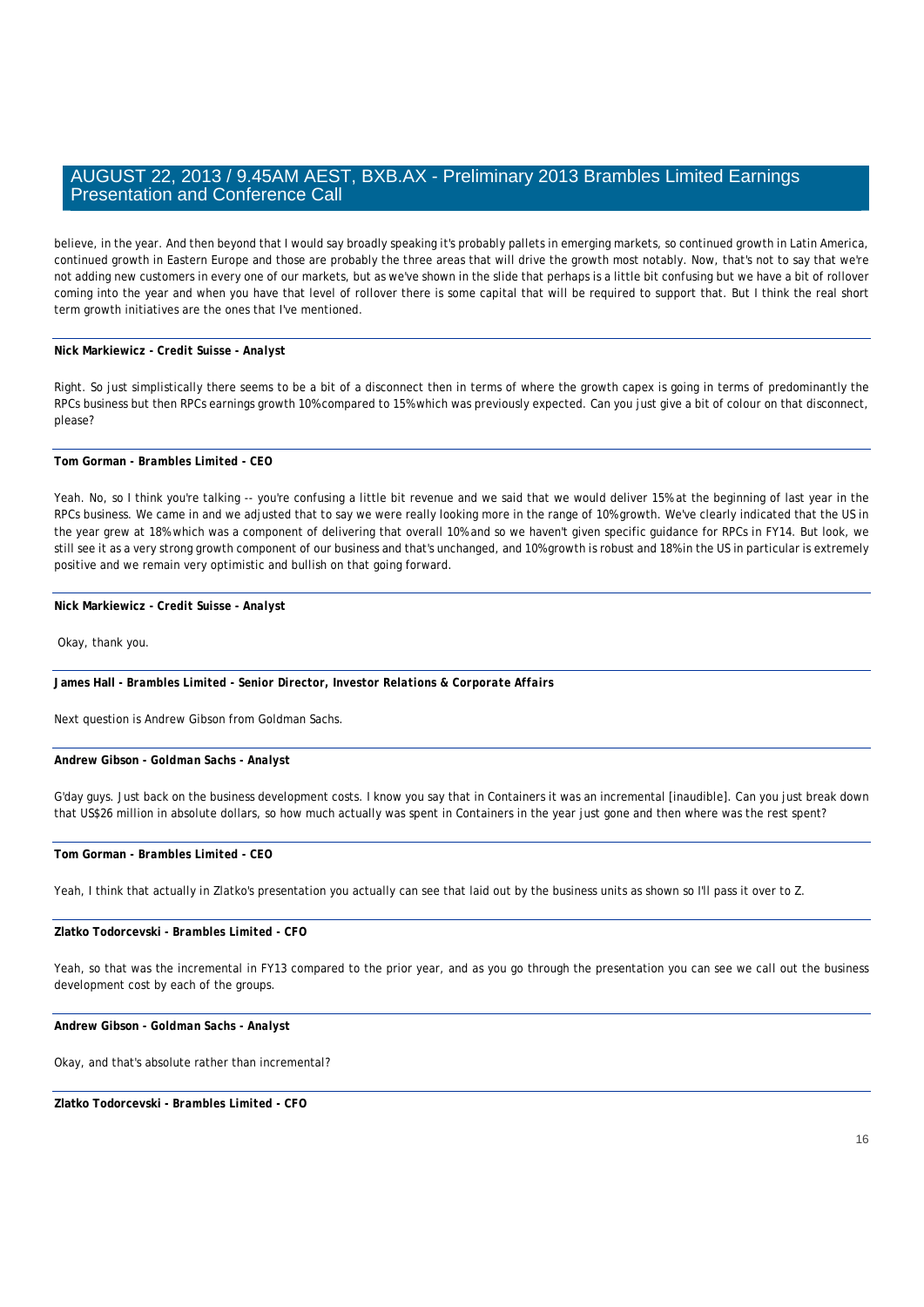No, that's incremental on the prior year.

#### **Andrew Gibson** *- Goldman Sachs - Analyst*

It's incremental, yep.

**Zlatko Todorcevski** *- Brambles Limited - CFO* 

Yeah, but '13 was the year where we called out the business development costs.

**Andrew Gibson** *- Goldman Sachs - Analyst* 

Yeah. Anyway, I'll circle back.

**Tom Gorman** *- Brambles Limited - CEO* 

Those bridges are a walk so those are incremental changes so that's why the US\$9 million jumps right out at you in terms of the Containers business. So Containers had about US\$9 million, Asia Pacific was US\$2 million, EMEA was about US\$6 million and there was another US\$9 million in the Americas, broadly speaking.

# **Andrew Gibson** *- Goldman Sachs - Analyst*

I was just wondering, I understood the increment is US\$9 million but just what the absolute number was?

# **Tom Gorman** *- Brambles Limited - CEO*

Look, we're not going to disclose that level of granularity. It all gets dropped into the overheads now as I said. This is not a study that went on the shelf and then that's a one-off. You know, these are people that are driving the development of those businesses.

#### **Andrew Gibson** *- Goldman Sachs - Analyst*

All right. No, fair enough. And look, similar to Anthony's question earlier, just looking at the movement in cash flow, you've got proceeds from PP&E went up. I assume that's mostly compensation on Pallets. Is that sort of volume related or you did a bit better in recoveries there or you were cycling one-offs in the prior period?

# **Zlatko Todorcevski** *- Brambles Limited - CFO*

Yeah, it's a combination of things in there Andrew, so yeah, it's predominantly around pallet compensation and look, generally there is a trend to pallet compensation declining but we have put a focus on compensations, particularly in countries outside of Australia say where it's a little bit more standard. It also includes amounts where we've settled arrangements with large customers for the year, so, but predominantly it relates to compensations for pallets.

**Andrew Gibson** *- Goldman Sachs - Analyst* 

Okay, so you've obviously done a bit better there if your loss rates are declining.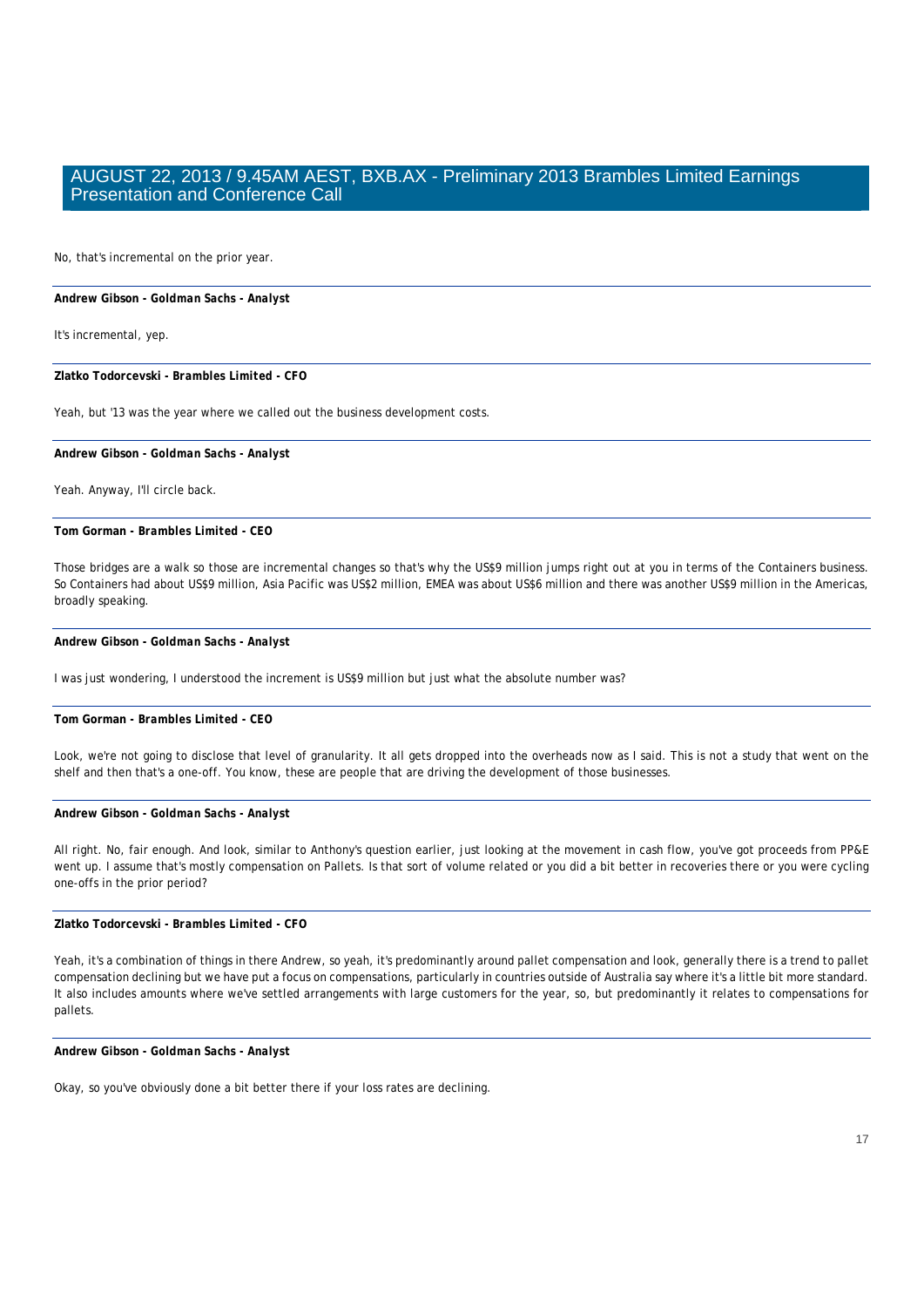## **Zlatko Todorcevski** *- Brambles Limited - CFO*

That's right, yep. And as you think about that loss rate declining trend, you should expect compensations to decline but clearly we did better in 2013 than the prior year.

#### **Andrew Gibson** *- Goldman Sachs - Analyst*

Okay, and then just on D&A are you able to give some guidance as to what you think the full year number will be?

# **Zlatko Todorcevski** *- Brambles Limited - CFO*

Yeah, as Tom said, Andrew, we're not providing that level of granularity. Look, it doesn't vary a great deal but as Tom indicated, you should expect some movement around the depreciation for IFCO.

#### **Andrew Gibson** *- Goldman Sachs - Analyst*

Okay, and then just finally in Europe, can you just talk about what you're experiencing just by way of quality and if we're seeing sort of further increments in spend there?

# **Tom Gorman** *- Brambles Limited - CEO*

No, I think that on a European perspective, you know, we've talked for quite some time about the incremental quality spend and I think you all know that we are users of Net Promoter Score now, we have been for the last number of years, so we're getting good granular feedback from our customers. So you know, we have invested incrementally and we now are at a position where we think the overall investment to support a quality level we need in Europe is appropriate this year. If that were to change and we think that we need to do something differently we would articulate that, but the incremental spends that we've had over the last couple of years, we don't have that in FY14 in Europe.

#### **Andrew Gibson** *- Goldman Sachs - Analyst*

And look, just finally, at the risk of being greedy, but the competitive dynamic in the US, I mean you've touched on it already but as it -- do you think there's been any change following what's happening in IGPS? Has your other competitor actually stepped up and become more aggressive to fill that void? So is the platform like-for-like despite the demise of IGPS?

# **Tom Gorman** *- Brambles Limited - CEO*

I would actually look at it from a different perspective. I wouldn't -- I would look at it from the customer lens. So those that were being served by IGPS -- IGPS still exists by the way. It's got a different name and it's restructured and the like, but -- a different ownership for sure, but it still exists. It's still serving customers. So it's not like after they went through the court proceedings that they stopped serving, but they clearly are. I think the more important thing is the customer lens. So from the customer point of view, if they are making a decision that they want to go in a different direction, I think our customers view it as they have two choices. I think they have two -- okay not -- we're different choices, but they have two credible choices. The customer dialogue I think is going on with -- well it's clearly going on with us, I can confirm that, but I'm relatively certain that they're talking to our competitor as well. You would expect that. These are customers that elected to go to a startup because they were unhappy with us. We think we've made a heck of a lot of progress over the years and I'm sure we have, but they still have choices out there. I don't think IGPS is a viable choice, but as they look at other alternatives, it's us and Peco, and they have every right to go through that. We'll do everything in our power to convince them that from a value perspective we're the right choice, but as I said we're not coming in to the year planning any significant major win-backs that are left. There's really not much left, but we're not assuming that we're going to get it.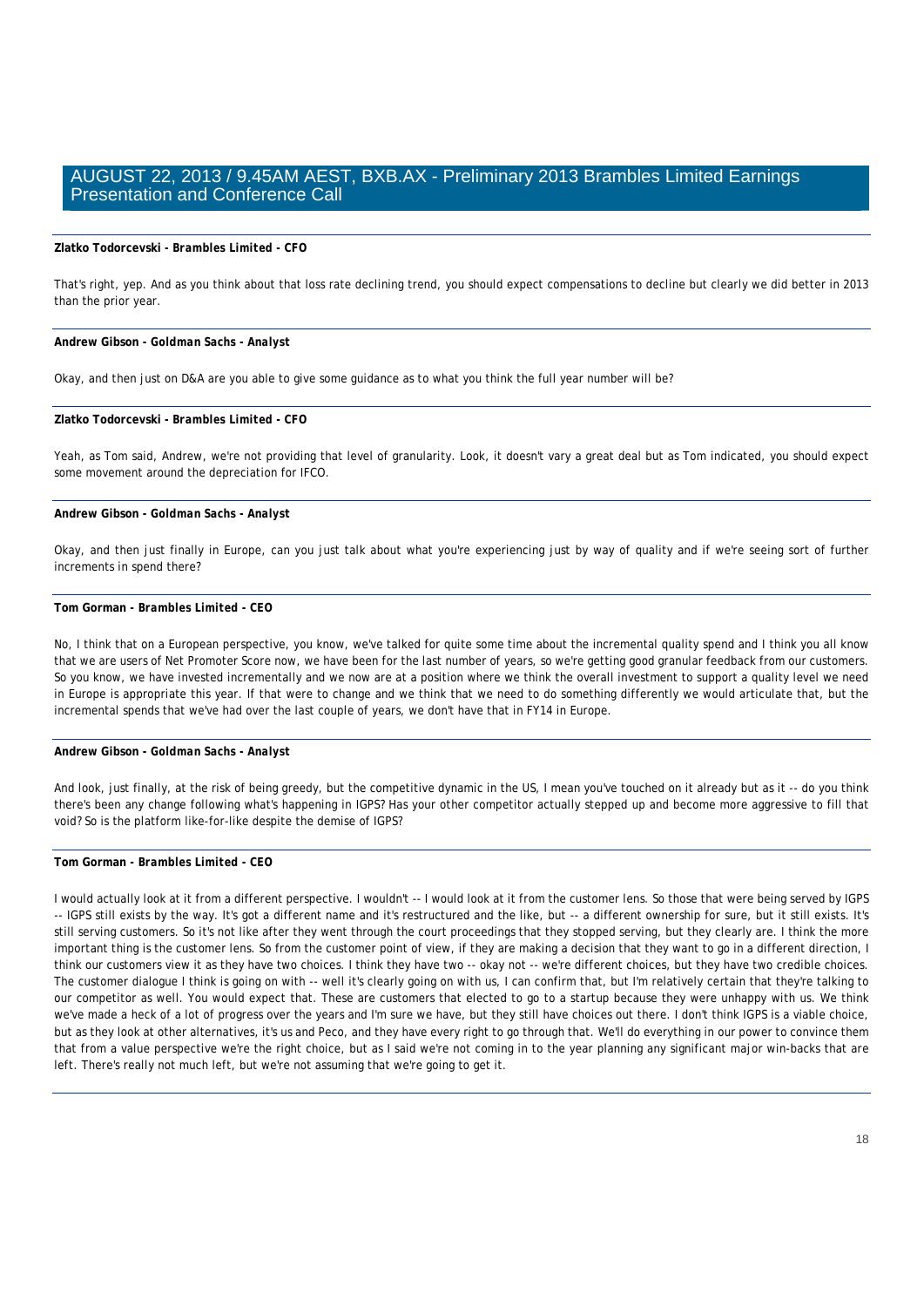# **Andrew Gibson** *- Goldman Sachs - Analyst*

I was just wondering if you think that you'd know if Peco -- if you believe that they've made more inroads, that they've got more scale to offer now, and hence arguably they are a more viable competitor that they have been in that past?

## **Tom Gorman** *- Brambles Limited - CEO*

I would like to correct a statement, because we have always said that they were a very viable competitor. At their recapitalization we identified them as a viable competitor. We think we're very different in how we go to market. We've also said they are a rational competitor. That's only to juxtapose with IGPS, that we felt had a business model that was not sustainable. We think Peco has a sustainable business model. Look, we do battle in the market with them every day. So that hasn't changed, and I believe we've been very consistent on saying that they're a credible competitor. I think the moment we think we don't have a competitor, I think we're on the path to a very bad outcome. Our team in the US is very cognizant of the competitive threat that exists, in the same way that the guys with -- the LPR/EPS combination in Europe focus on. We do not operate in a competitor-free environment. We have a strong market position, and we want to leverage that strong market position into continuing to satisfy our customers. That's what we're focusing on. Peco is a viable competitor.

**Andrew Gibson** *- Goldman Sachs - Analyst* 

Thanks guys.

**James Hall** *- Brambles Limited - Senior Director, Investor Relations & Corporate Affairs* 

Final question is from Scott Ryall from CLSA.

#### **Scott Ryall** *- CLSA - Analyst*

Thank you. So unsurprisingly I'm going to ask a question about the guidance, but I am going to frame it slightly differently. In this year you've done on constant currency 11% Underlying Profit growth for total Pooling Solutions. I make it roughly 6% of that 11% was contributed by Pallets Americas. So to get down to next year, if I leave all the other divisions flat, or sorry the same as the year just gone, you would need to halve the growth rate in the Americas to get to 8% and you'd need to have zero growth in Americas to get down to 4%. It's just a way of illustrating I think the same question everyone's asking, in the sense of why so -- or why is it -- why does it look low to all of us? Could you just help me out, because I can't imagine you think the Americas is going to be flat? I can't see any reason from your commentary why EMEA, Asia-Pac, RPCs or Containers would be materially worse than what you delivered in fiscal 13, so I'm just trying to reconcile getting to a range of 4% to 8%.

## **Tom Gorman** *- Brambles Limited - CEO*

Yes well again I think you have asked the same question in a different way. First of all I appreciate the question, but I think again we've tried to identify this, that particularly in the Americas it was quite a unique year, where we had very, very strong win-backs. I think you have to recognize that it was both win-backs in the year, plus the roll-over effect, the US in particular delivered very, very strong top-line growth in the year. That's undeniable. We don't see that same level of growth repeating itself this year, although we are committed to delivering growth without a doubt. But they had very strong top-line growth, particularly in the US. We also by the way did see strong growth in the PMS business so the combination of all of that is driving a strong Americas number. So again, strong growth but maybe not as strong as last year. The other thing that I just mentioned in terms of the RPC business, we are seeing -- in terms of the top-line growth, we still are seeing strong top-line growth, but in terms of the Underlying Profit growth in the year, we are impacted by those two issues that we think -- well one of them is just a function of investment that we've made in the short term, and the second one is a recognition on our part that we are going to continue to -- we are adding some marketing expense to drive value going forward. So that's where we are.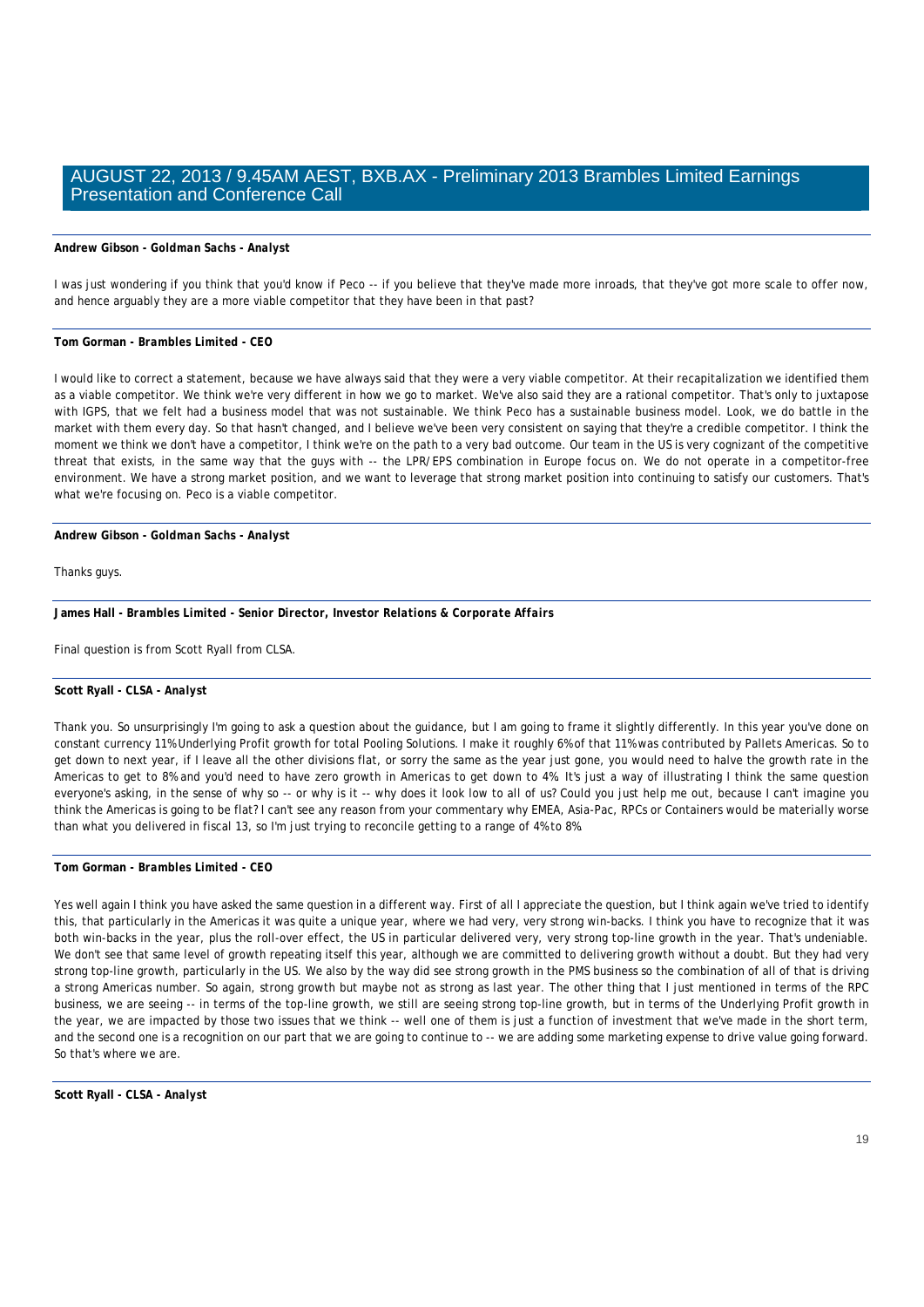All right. So you don't think you get the margin improvement that -- ongoing margin improvement in the RPCs business that you saw last year for instance?

# **Tom Gorman** *- Brambles Limited - CEO*

No look, we're committed to continuing to expand the margins in the RPC business, but I think when you look at '14, because of those two factors, and the strong performance that we got last year, that's not going to be repeatable, that same strong year-over-year performance.

## **Scott Ryall** *- CLSA - Analyst*

Okay. That's probably a good segue into a question around margins. Last -- at the full-year result last year you spoke to the fact that this year was a another year of investment, which you've clearly done, and that fiscal 14 would be where you started to see some of the margin improvement across the board. Embedded in your guidance, is there an expectation of margin growth that goes along with your feeling of your return for investment, or are we looking at fiscal 14 as a year of investment, and fiscal 15 where you see a lot of the benefit, which seems to be coming through in some of the commentary.

# **Tom Gorman** *- Brambles Limited - CEO*

What I think I've said repeatedly, is we are focusing on improving on return on capital, and focusing on strengthening our business. So it's not just being a slave to Underlying Profit margin, although we are getting margin expansion year-on-year. So I don't think that -- again, I don't think that's anything different than what we have said previously. I think the only difference that you're seeing here year-on-year is within the RPCs business, those two factors that I've mentioned. We continue to see ourselves growing this business and continuing to drive improved return on capital. That's what we're focused on. You're going to see that throughout the year. Again I think we're going to try to give a little bit more insight post the demerger of Recall, when we get together in December and talk a little about that more, about the future going forward. We are going to continue to get improvement, but within the RPC business, which is now a significant part of our total, we're just not seeing that in FY14.

#### **Scott Ryall** *- CLSA - Analyst*

Okay. Just to confirm there, the two factors you mentioned are increased depreciation expense from the previous investment, and the increased marketing expense for fiscal 14 to drive growth. They're the two?

# **Tom Gorman** *- Brambles Limited - CEO*

Yes those are the two drivers, yes.

# **Scott Ryall** *- CLSA - Analyst*

Okay. On six you provided a delivery -- on slide 6 you provided a delivery scorecard. Obviously you've got a couple of the metrics there, but -- that - where you've given an outlook for this year. Any additional commentary around targets, or is it mainly around the Underlying Profit that you want to give us at this stage?

# **Tom Gorman** *- Brambles Limited - CEO*

Yes I think it's just really, we're going to stick to what we have today. We have given in the past so much granularity on every piece of the business here. I think that we are going to -- we're focused on delivering in the range that we've talked about. I think we have given you good breakout on where the businesses sit. Obviously you guys are all looking at where are the challenges and opportunities in that outlook, which throughout the year we'll